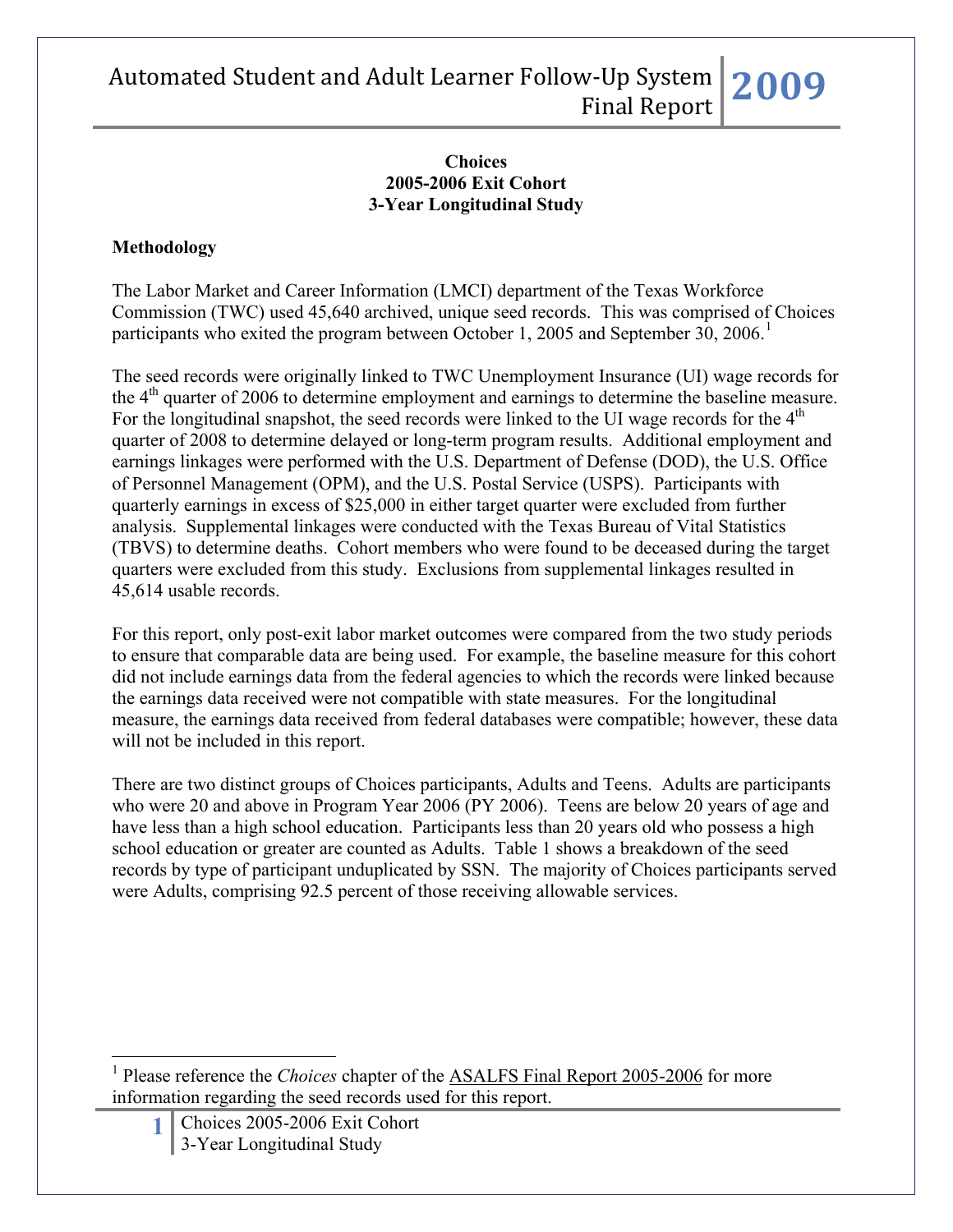| <b>Type of Participant</b> | N      | $%$ of<br><b>Cohort</b> |
|----------------------------|--------|-------------------------|
| Adult                      | 41,976 | 92.5                    |
| Teen                       | 3,416  | 7.5                     |
| <b>Total Participants</b>  | 45.392 | 100 C                   |

## **Table 1. Usable Records by Type of Participant**

In both study periods, earnings were summed across unique Social Security Numbers (SSN). The industry sector by 4-digit North American Industry Classification System (NAICS) of the employer that paid the most wages during the target quarter was retained for analysis.

#### **Results**

### **A. Cohort Analysis**

Cohort analysis looks at the results of the group during the two study periods as two distinct sets of data. In cohort analysis it is possible, even likely, that the same persons identified as working in the baseline study period will not be identical to those found working in the terminal time period. Section B of this report presents data on participants working in both study periods.

Services under allowable activities for Adults are classified in order of priority. Employment is the top priority. Training is the second priority and Education is the third priority. Teen activities also are classified in priority order with Education being the top priority. Employment is the second priority followed by Training. If a person received multiple allowable services, the record considered the highest priority is kept for analysis. Table 2 shows a breakdown of activities by participant type.

|                 |               | $\frac{0}{0}$ |       | $\%$  |        | $\frac{0}{0}$ |
|-----------------|---------------|---------------|-------|-------|--------|---------------|
| Type of         |               | οf            |       | of    |        | of            |
| <b>Activity</b> | <b>Adults</b> | <b>Adults</b> | eens  | Teens | Total  | Total         |
| Employment      | 41,366        | 98.5          | 2,547 | 74.6  | 43,913 | 96.7          |
| Training        | 290           | 0.            | 18    | 0.5   | 308    | 0.7           |
| Education       | 320           | 0.8           | 851   | 24.9  | 1.171  | 2.6           |
| Total           | 41,976        | 100.0         | 3,416 |       | 45,392 | 100.0         |

| Table 2. Seed Records by Activity by Type of Participant |
|----------------------------------------------------------|
|----------------------------------------------------------|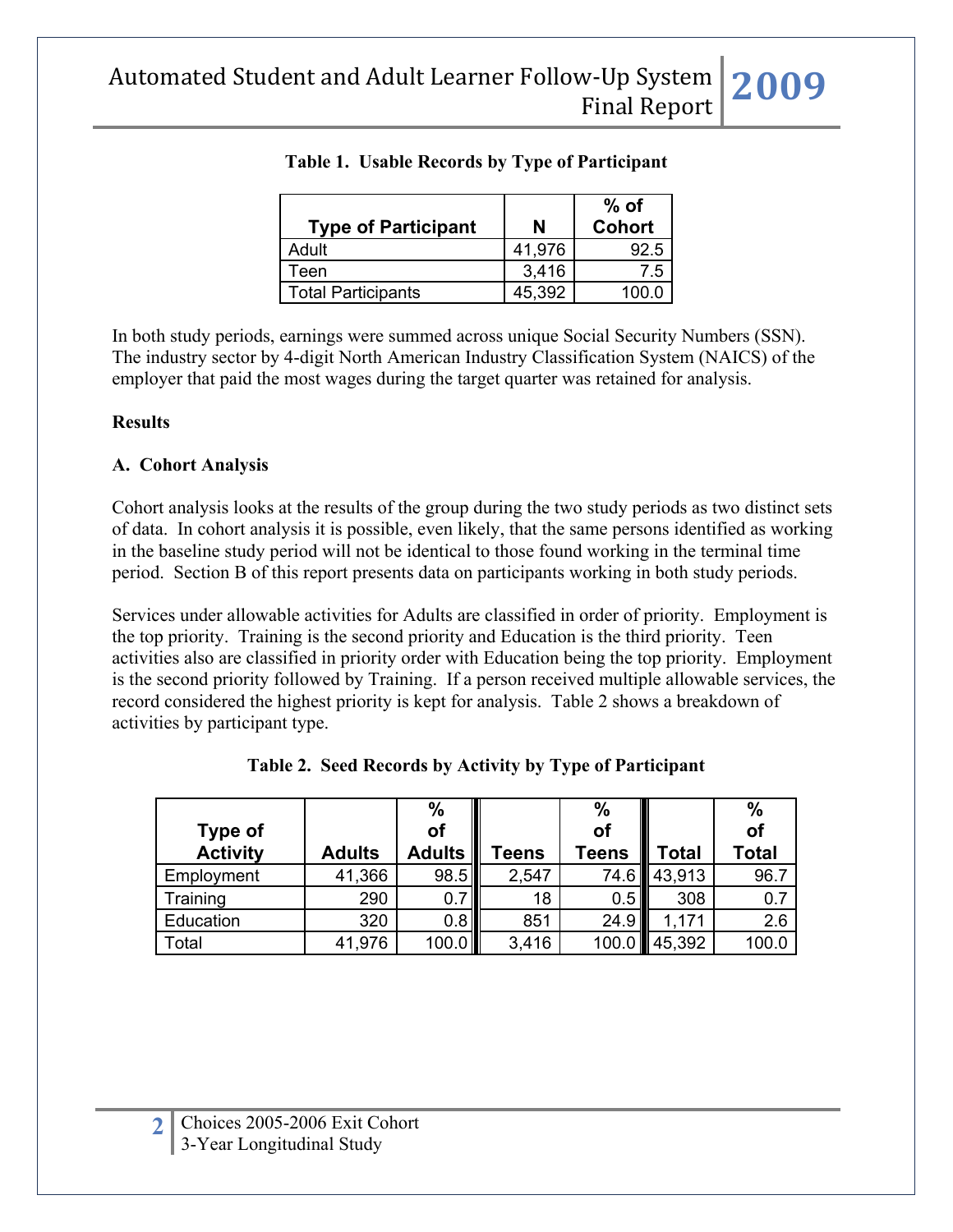#### **Adults**

Table 3 shows that in the  $4<sup>th</sup>$  quarter of 2006 (4Q2006), females had the highest employment rate with 57.7 percent. However, male exiters had median earnings of \$3,587 in the same time period. There was a slight drop for males and females during the study period in percent employed in the  $4<sup>th</sup>$  quarter of 2008 (4Q2008), as we see in Table 3a. Males had the highest median earnings in 4Q2008 with \$4,764. Overall employment for the cohort in 4Q2006 was 57.0 percent, with median quarterly earnings of \$2,510. Overall employment for the cohort in 4Q2008 was 53.8 percent with median quarterly earnings of \$3,378.

| Gender  | N      | N<br>Working | %<br>Working | <b>Median</b><br><b>Earnings</b> |
|---------|--------|--------------|--------------|----------------------------------|
| Unknown | 249    | 132          | 53.0         | \$2,926                          |
| Male    | 4,996  | 2,632        | 52.7         | \$3,587                          |
| Female  | 36,731 | 21,174       | 57.7         | \$2,407                          |
| Total   | 41,976 | 23,938       | 57.0         | \$2,510                          |

### **Table 3. Employment and Earnings by Gender in 4Q2006**

#### **Table 3a. Employment and Earnings by Gender in 4Q2008**

| Gender       | N      | N<br>Working | $\frac{0}{0}$<br>Working | <b>Median</b><br><b>Earnings</b> |
|--------------|--------|--------------|--------------------------|----------------------------------|
| Unknown      | 249    | 125          | 50.2                     | \$3,726                          |
| Male         | 4,996  | 2,415        | 48.3                     | \$4,764                          |
| Female       | 36,731 | 20,035       | 54.6                     | \$3,266                          |
| <b>Total</b> | 41,976 | 22,575       | 53.8                     | \$3,378                          |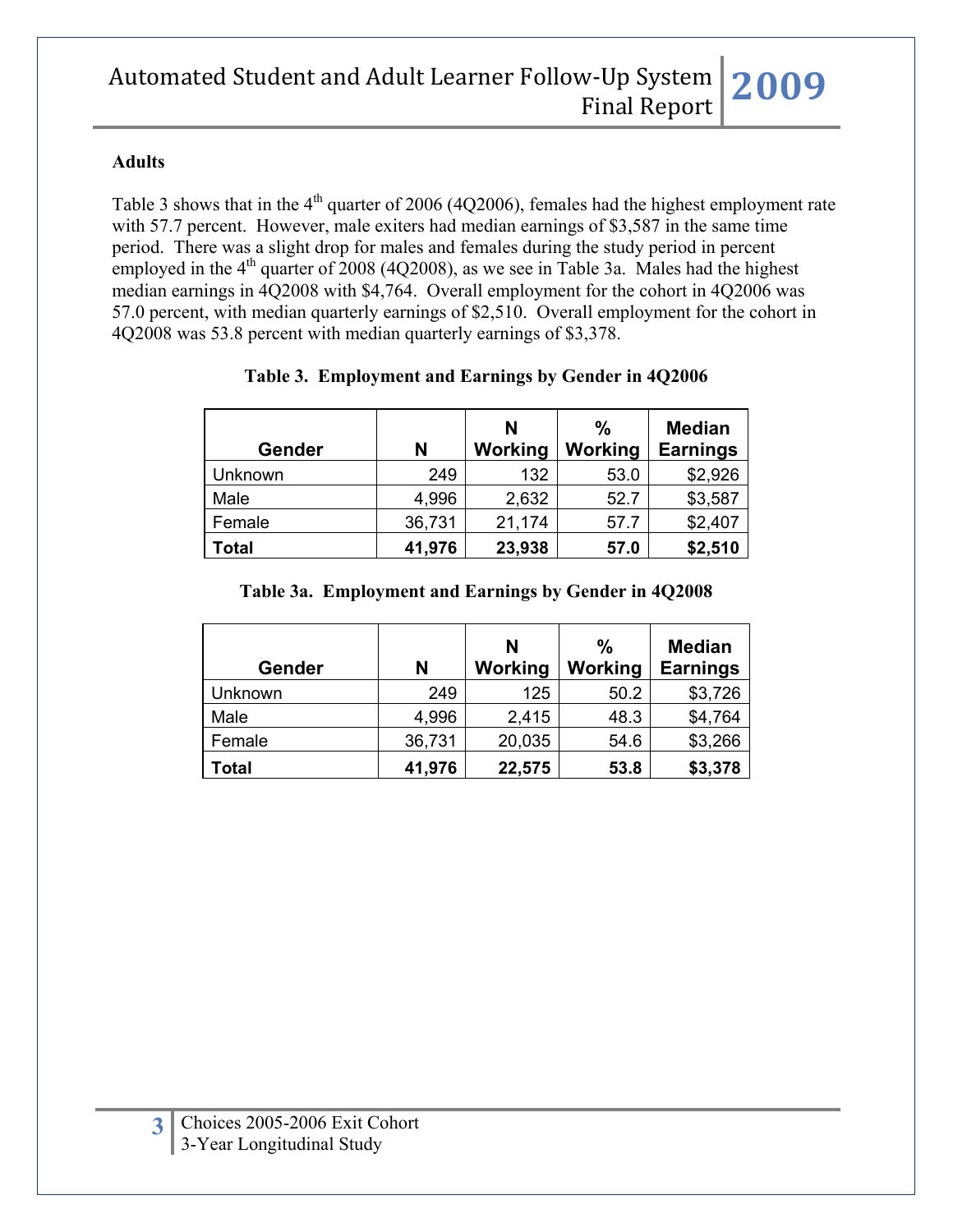Black participants had the highest employment in 4Q2006 with 60.5 percent (Table 4), followed by Hispanics with 57.6 percent employed. Participants of unknown ethnicity posted the highest median quarterly earnings in 4Q2006 at \$3,225. Asians showed the second highest median earnings at \$3,077. Table 4a shows that at the three-year snapshot, Black participants of again had the highest employment with 56.9 percent employed, while participants of unknown ethnicity again had the highest median quarterly earnings with \$4,429.

| <b>Ethnicity</b>   | N      | N<br>Working | $\frac{0}{0}$<br>Working | <b>Median</b><br><b>Earnings</b> |
|--------------------|--------|--------------|--------------------------|----------------------------------|
| Hawaiian Native or |        |              |                          |                                  |
| Pacific Islander   | 105    | 54           | 51.4                     | \$2,672                          |
| Asian              | 332    | 165          | 49.7                     | \$3,077                          |
| American Indian    | 457    | 248          | 54.3                     | \$2,572                          |
| Unknown            | 590    | 302          | 51.2                     | \$3,225                          |
| White              | 9,196  | 4,737        | 51.5                     | \$2,637                          |
| <b>Black</b>       | 14,077 | 8,513        | 60.5                     | \$2,477                          |
| Hispanic           | 17,219 | 9,919        | 57.6                     | \$2,443                          |
| Total              | 41,976 | 23,938       | 57.0                     | \$2,510                          |

### **Table 4. Employment and Earnings by Ethnicity in 4Q2006**

### **Table 4a. Employment and Earnings by Ethnicity in 4Q2008**

| <b>Ethnicity</b>   | N      | N<br>Working | $\frac{0}{0}$<br>Working | <b>Median</b><br><b>Earnings</b> |
|--------------------|--------|--------------|--------------------------|----------------------------------|
| Hawaiian Native or |        |              |                          |                                  |
| Pacific Islander   | 105    | 53           | 50.5                     | \$3,437                          |
| Asian              | 332    | 144          | 43.4                     | \$4,320                          |
| American Indian    | 457    | 246          | 53.8                     | \$3,718                          |
| Unknown            | 590    | 288          | 48.8                     | \$4,429                          |
| White              | 9,196  | 4,362        | 47.4                     | \$3,588                          |
| <b>Black</b>       | 14,077 | 8,011        | 56.9                     | \$3,330                          |
| Hispanic           | 17,219 | 9,471        | 55.0                     | \$3,295                          |
| Total              | 41,976 | 22,575       | 53.8                     | \$3,378                          |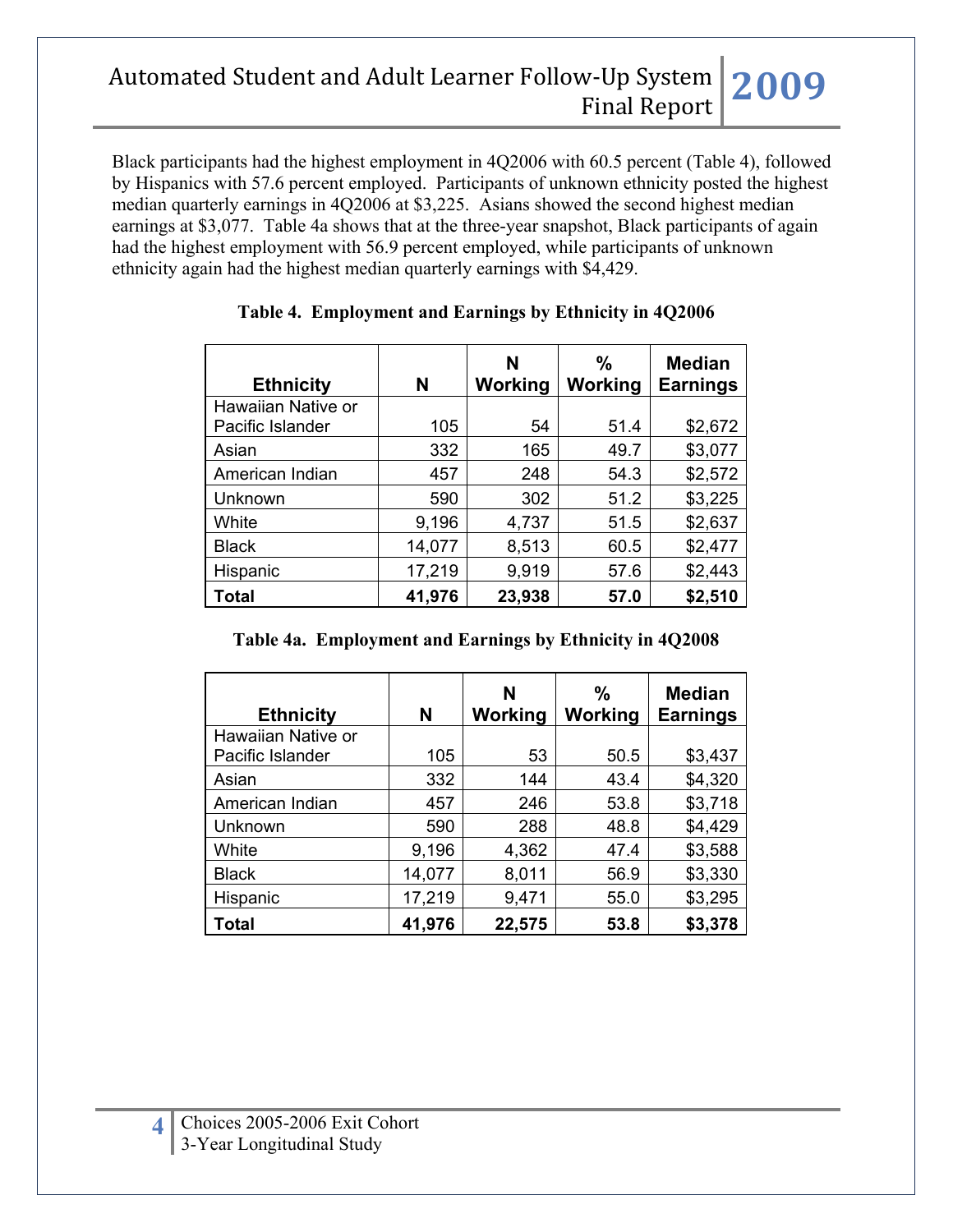Adults in the Education activity had the highest employment percentage in 4Q2006 with 63.1 percent employed, with median earnings of \$1,792 (Table 5). Adults in the Employment activity had the highest median quarterly earnings with \$2,518 in 4Q2006. Adults in the Education activity had the highest employment in 4Q2008, with employment of 60.0 percent, while those in the Training activity had the highest median quarterly earnings with \$4,313 (Table 5a). Participants in all activities experienced gains in earnings over the study period.

| <b>Type of Activity</b> | N      | N<br>Working | $\frac{0}{0}$<br>Working | <b>Median</b><br><b>Earnings</b> |
|-------------------------|--------|--------------|--------------------------|----------------------------------|
| Training                | 290    | 130          | 44.8                     | \$2,198                          |
| Education               | 320    | 202          | 63.1                     | \$1,792                          |
| Employment              | 41,366 | 23,606       | 57.1                     | \$2,518                          |
| Total                   | 41,976 | 23,938       | 57.0                     | \$2,510                          |

### **Table 5. Employment and Earnings by Activity in 4Q2006**

|  |  |  | Table 5a. Employment and Earnings by Activity in 4Q2008 |
|--|--|--|---------------------------------------------------------|
|--|--|--|---------------------------------------------------------|

| <b>Type of Activity</b> | N      | N<br>Working | $\frac{0}{0}$<br>Working | <b>Median</b><br><b>Earnings</b> |
|-------------------------|--------|--------------|--------------------------|----------------------------------|
| Training                | 290    | 151          | 52.1                     | \$4,313                          |
| Education               | 320    | 192          | 60.0                     | \$2,834                          |
| Employment              | 41,366 | 22,232       | 53.7                     | \$3,379                          |
| Total                   | 41,976 | 22,575       | 53.8                     | \$3,378                          |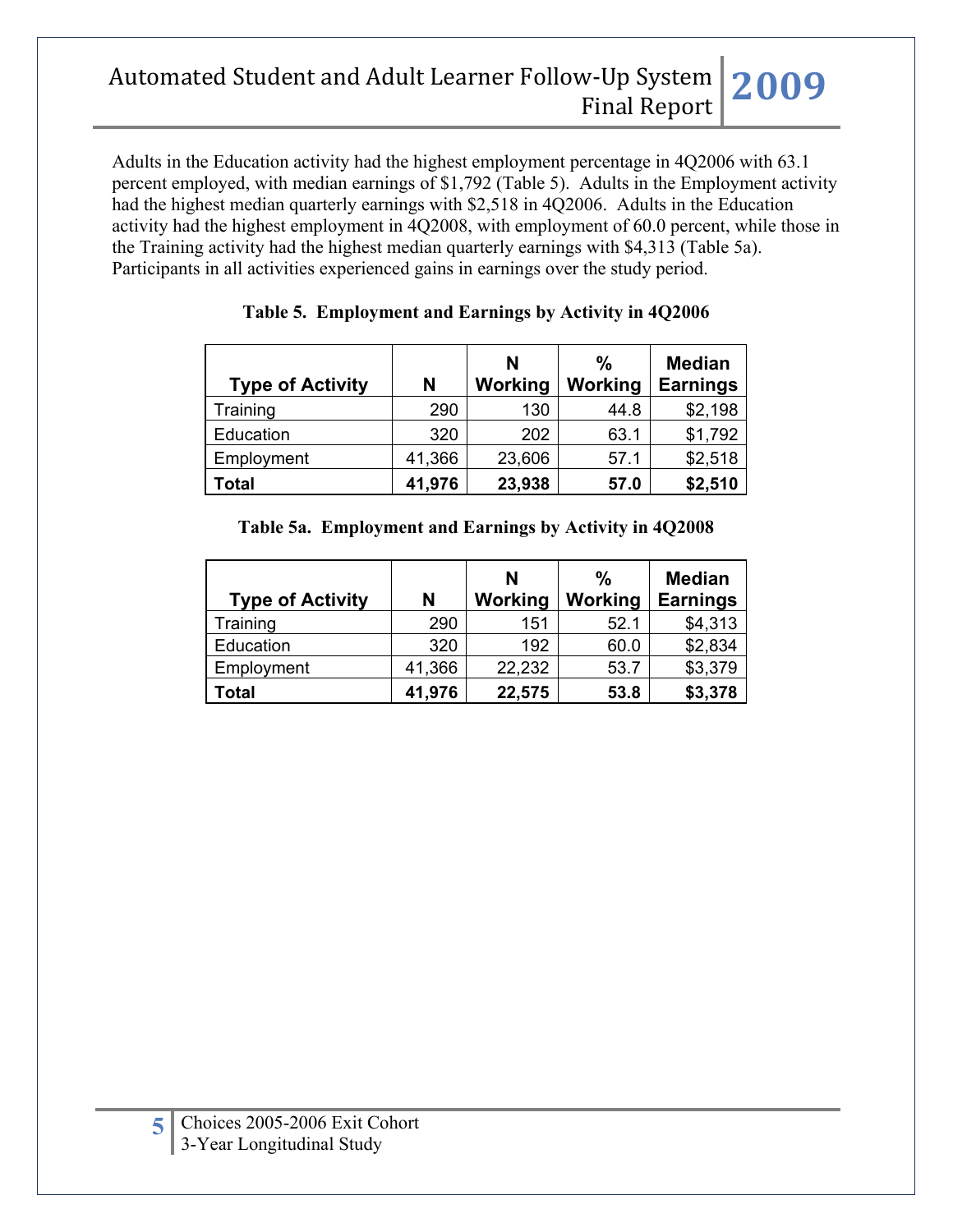Table 6 shows the number of Adult Choices participants involved in Core, Non-Core, and Core (with Limit) activities. The majority of Adult Choices participants were involved in Core (with Limit) activities. Choices Core activities include job-search assistance, unsubsidized and subsidized employment, on-the-job training, and work experience. Non-core activities are limited. They include job-skills training, educational services leading toward a GED certificate, and parental skills training (Texas Administrative Code §811.25). Those participating in Core activities had the highest employment and earnings in the  $4<sup>th</sup>$  quarter of 2006, with 65.4 percent working and median quarterly earnings of \$2,806. In Table 6a we see employment and earnings figures for the same groups for 4Q2008. Participants receiving Core services again had the highest employment with 59.6 percent, as well as the highest median quarterly earnings in 4Q2008 with \$3,626.

| <b>Type of Service</b> | N      | N<br>Working | $\frac{0}{0}$<br>Working | <b>Median</b><br><b>Earnings</b> |
|------------------------|--------|--------------|--------------------------|----------------------------------|
| Non Core               | 338    | 205          | 60.7                     | \$1,832                          |
| Core                   | 8,816  | 5,764        | 65.4                     | \$2,806                          |
| Core (with Limit)      | 32,822 | 17,969       | 54.8                     | \$2,433                          |
| <b>Total</b>           | 41,976 | 23,938       | 57.0                     | \$2,510                          |

**Table 6. Employment and Earnings by Service Type in 4Q2006**

| <b>Type of Service</b> | N      | N<br>Working | $\frac{0}{0}$<br>Working | <b>Median</b><br><b>Earnings</b> |
|------------------------|--------|--------------|--------------------------|----------------------------------|
| Non Core               | 338    | 194          | 57.4                     | \$2,874                          |
| Core                   | 8,816  | 5,254        | 59.6                     | \$3,626                          |
| Core (with Limit)      | 32,822 | 17,127       | 52.2                     | \$3,317                          |
| Total                  | 41,976 | 22,575       | 53.8                     | \$3,378                          |

**Table 6a. Employment and Earnings by Service Type in 4Q2008**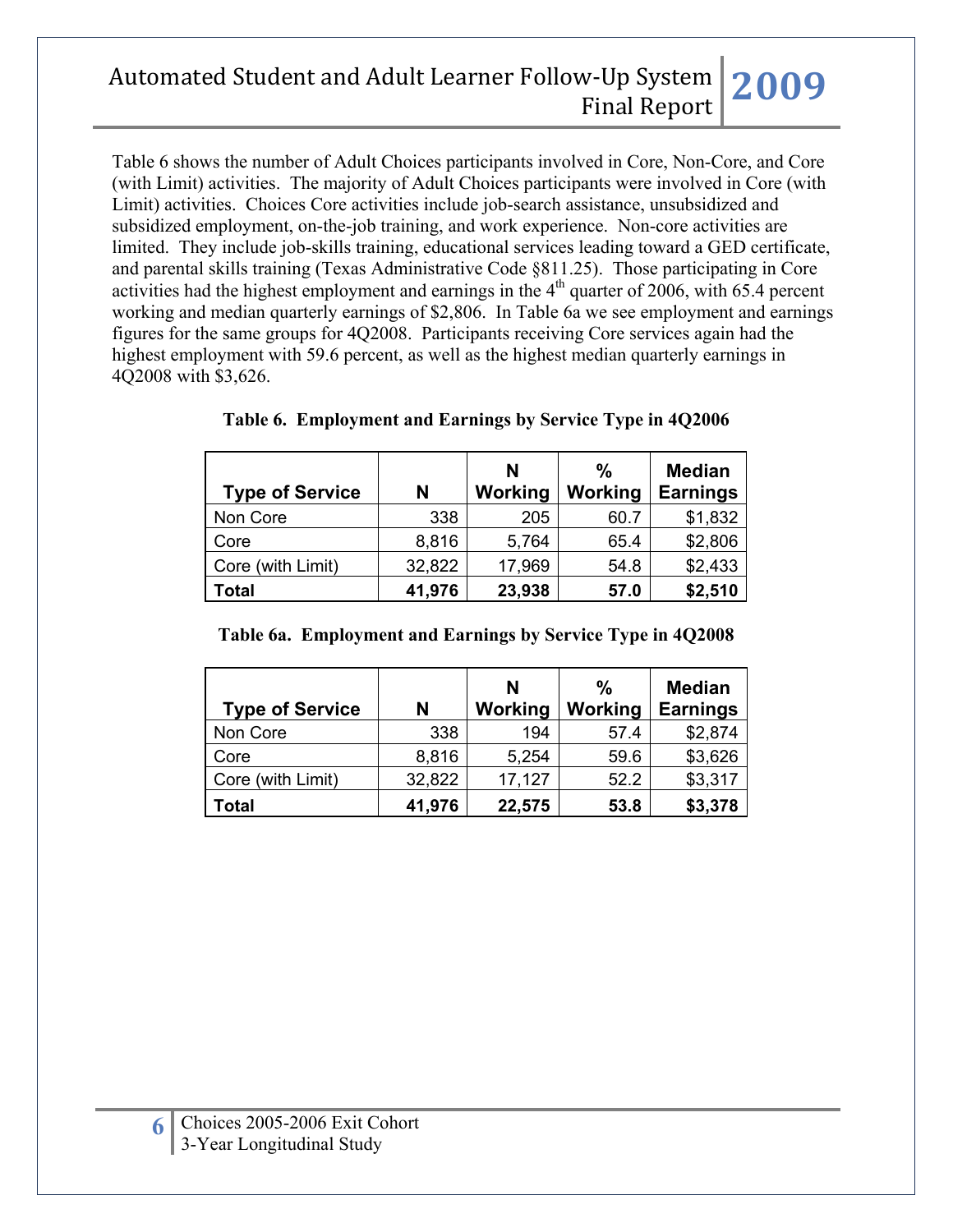Table 7 shows employment and earnings by Local Workforce Development Area (LWDA). Golden Crescent LWDA showed the highest employment in 4Q2006 with 66.5 percent employed, while Golden Crescent and South Plains LWDAs both had the highest employment in 4Q2008 with 61.2 percent employed. Rural Capital LWDA had the highest median quarterly earnings in 4Q2006 with \$3,016, and Capital Area LWDA had the highest median quarterly earnings in 4Q2008 with \$4,192.

|                         |        | All Working in 4Q2006 |                 | All Working in 4Q2008            |        |                        |                 |                                  |
|-------------------------|--------|-----------------------|-----------------|----------------------------------|--------|------------------------|-----------------|----------------------------------|
| <b>LWDA</b>             | N      | N<br>Working          | $\%$<br>Working | <b>Median</b><br><b>Earnings</b> | N      | $\mathbf N$<br>Working | $\%$<br>Working | <b>Median</b><br><b>Earnings</b> |
| Texoma                  | 107    | 62                    | 57.9            | \$2,795                          | 107    | 62                     | 57.9            | \$3,634                          |
| Concho Valley           | 246    | 140                   | 56.9            | \$2,094                          | 246    | 130                    | 52.9            | \$2,984                          |
| Golden Crescent         | 325    | 216                   | 66.5            | \$2,403                          | 325    | 199                    | 61.2            | \$3,114                          |
| North Texas             | 357    | 210                   | 58.8            | \$2,282                          | 357    | 180                    | 50.4            | \$2,791                          |
| <b>Brazos Valley</b>    | 386    | 226                   | 58.6            | \$2,532                          | 386    | 206                    | 53.4            | \$3,285                          |
| North East Texas        | 454    | 242                   | 53.3            | \$2,278                          | 454    | 234                    | 51.5            | \$2,705                          |
| South East Texas        | 521    | 293                   | 56.2            | \$2,075                          | 521    | 278                    | 53.4            | \$2,617                          |
| Middle Rio Grande       | 536    | 294                   | 54.9            | \$2,137                          | 536    | 268                    | 50.0            | \$2,836                          |
| <b>Rural Capital</b>    | 663    | 395                   | 59.6            | \$3,016                          | 663    | 362                    | 54.6            | \$3,764                          |
| Panhandle               | 667    | 403                   | 60.4            | \$2,407                          | 667    | 370                    | 55.5            | \$3,205                          |
| South Texas             | 677    | 406                   | 60.0            | \$2,406                          | 677    | 359                    | 53.0            | \$3,179                          |
| Permian Basin           | 748    | 492                   | 65.8            | \$2,436                          | 748    | 420                    | 56.2            | \$3,272                          |
| <b>West Central</b>     | 751    | 421                   | 56.1            | \$2,071                          | 751    | 412                    | 54.9            | \$2,675                          |
| <b>Heart of Texas</b>   | 768    | 430                   | 56.0            | \$2,032                          | 768    | 441                    | 57.4            | \$3,091                          |
| Deep East Texas         | 770    | 393                   | 51.0            | \$2,183                          | 770    | 384                    | 49.9            | \$3,312                          |
| <b>Central Texas</b>    | 831    | 471                   | 56.7            | \$2,239                          | 831    | 420                    | 50.5            | \$3,195                          |
| South Plains            | 1,009  | 610                   | 60.5            | \$2,285                          | 1,009  | 617                    | 61.2            | \$3,055                          |
| <b>Cameron County</b>   | 1,183  | 670                   | 56.6            | \$2,210                          | 1,183  | 648                    | 54.8            | \$3,071                          |
| East Texas              | 1,220  | 683                   | 56.0            | \$2,450                          | 1,220  | 662                    | 54.3            | \$3,140                          |
| Capital Area            | 1,241  | 784                   | 63.2            | \$2,915                          | 1,241  | 700                    | 56.4            | \$4,192                          |
| <b>Coastal Bend</b>     | 1,448  | 807                   | 55.7            | \$2,016                          | 1,448  | 791                    | 54.6            | \$2,798                          |
| North Central           | 1,602  | 925                   | 57.7            | \$2,881                          | 1,602  | 846                    | 52.8            | \$3,991                          |
| <b>Upper Rio Grande</b> | 2,272  | 1,216                 | 53.5            | \$2,472                          | 2,272  | 1,153                  | 50.8            | \$3,245                          |
| <b>Tarrant County</b>   | 2,651  | 1,539                 | 58.1            | \$2,663                          | 2,651  | 1,414                  | 53.3            | \$3,904                          |
| Lower Rio Grande        |        |                       |                 |                                  |        |                        |                 |                                  |
| Valley                  | 3,095  | 1,682                 | 54.4            | \$2,381                          | 3,095  | 1,612                  | 52.1            | \$3,332                          |
| Alamo                   | 3,631  | 2,132                 | 58.7            | \$2,634                          | 3,631  | 2,060                  | 56.7            | \$3,460                          |
| Dallas                  | 3,984  | 2,406                 | 60.4            | \$2,800                          | 3,984  | 2,213                  | 55.6            | \$3,770                          |
| <b>Gulf Coast</b>       | 9,833  | 5,390                 | 54.8            | \$2,640                          | 9,833  | 5,134                  | 52.2            | \$3,559                          |
| <b>Total</b>            | 41,976 | 23,938                | 57.0            | \$2,510                          | 41,976 | 22,575                 | 53.8            | \$3,378                          |

### **Table 7. Employment and Earnings by LWDA**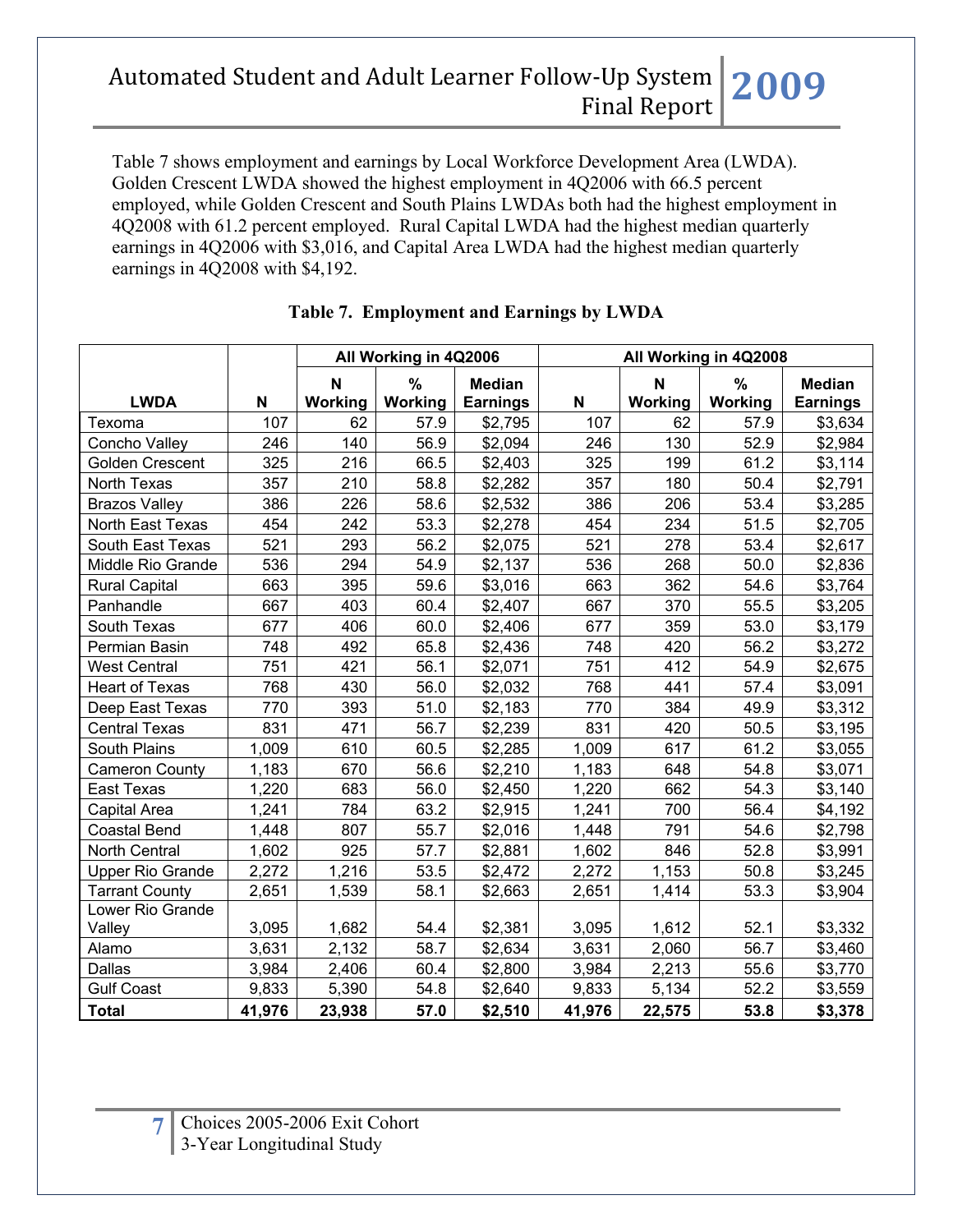Table 8 shows the top ten industries of employment in 4Q2006 by 4-digit NAICS code. We see that Employment Services was the most common industry sector of employment in the first snapshot. Those participants working in the Elementary and Secondary Schools sector earned the highest median quarterly earnings in 4Q2006 at \$2,977.

|                                         | N       | <b>Median</b>   | <b>NAICS</b> |
|-----------------------------------------|---------|-----------------|--------------|
| <b>Industry of Employment</b>           | Working | <b>Earnings</b> | Code         |
| <b>Employment Services</b>              | 2,811   | \$2,062         | 5613         |
| <b>Limited-Service Eating Places</b>    | 2,292   | \$1,702         | 7222         |
| <b>Home Health Care Services</b>        | 1,372   | \$1,389         | 6216         |
| <b>Other General Merchandise Stores</b> | 935     | \$2,595         | 4529         |
| <b>Full-Service Restaurants</b>         | 923     | \$1,819         | 7221         |
| <b>Elementary and Secondary Schools</b> | 845     | \$2,977         | 6111         |
| <b>Nursing Care Facilities</b>          | 821     | \$2,755         | 6231         |
| <b>Business Support Services</b>        | 746     | \$2,838         | 5614         |
| <b>Child Day Care Services</b>          | 649     | \$2,285         | 6244         |
| <b>Gasoline Stations</b>                | 613     | \$2,669         | 4471         |

|  | Table 8. Top 10 Industries of Employment for Adults Working in 4Q2006 |  |  |
|--|-----------------------------------------------------------------------|--|--|
|  |                                                                       |  |  |

Table 9 shows the top ten industries of employment for Adults working in 4Q2008. Employment Services was the second most common industry sector for those employed in 4Q2008, surpassed by Limited-Service Eating Places. Elementary and Secondary Schools had the highest median quarterly earnings in 4Q2008 at \$3,774.

|  | Table 9. Top 10 Industries of Employment for Adults Working in 4Q2008 |  |  |
|--|-----------------------------------------------------------------------|--|--|
|  |                                                                       |  |  |

| <b>Industry of Employment</b>           | N<br>Working | <b>Median</b><br><b>Earnings</b> | <b>NAICS</b><br>Code |
|-----------------------------------------|--------------|----------------------------------|----------------------|
| <b>Limited-Service Eating Places</b>    | 2,025        | \$2,139                          | 7222                 |
| <b>Employment Services</b>              | 1,808        | \$2,527                          | 5613                 |
| <b>Home Health Care Services</b>        | 1,533        | \$1,861                          | 6216                 |
| <b>Elementary and Secondary Schools</b> | 960          | \$3,774                          | 6111                 |
| <b>Other General Merchandise Stores</b> | 885          | \$3,325                          | 4529                 |
| <b>Nursing Care Facilities</b>          | 883          | \$3,575                          | 6231                 |
| <b>Full-Service Restaurants</b>         | 852          | \$2,210                          | 7221                 |
| <b>Business Support Services</b>        | 658          | \$3,753                          | 5614                 |
| <b>Child Day Care Services</b>          | 580          | \$3,035                          | 6244                 |
| <b>Grocery Stores</b>                   | 549          | \$2,849                          | 4451                 |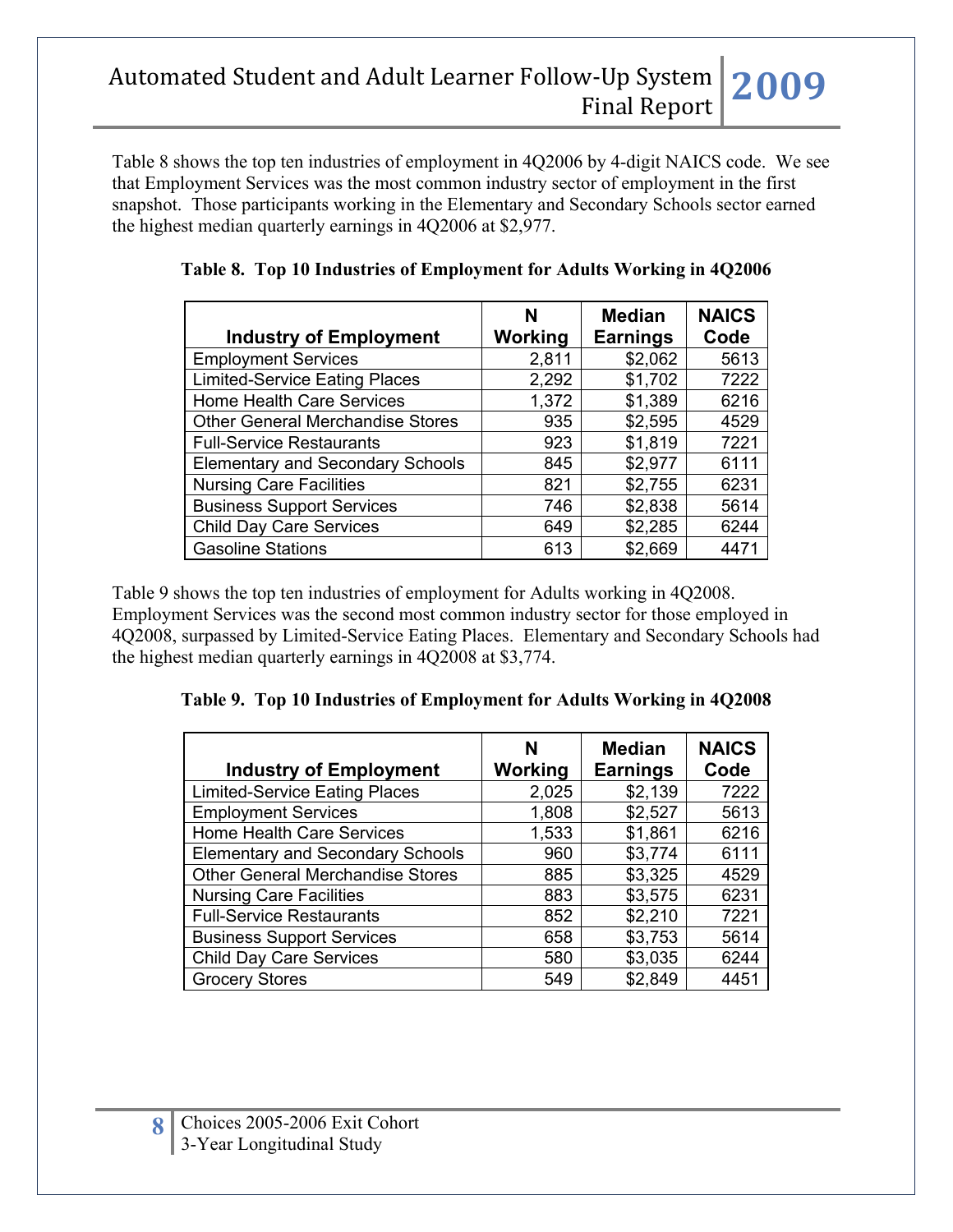#### **Teens**

In the Choices program, adults and teens are counted separately. Far fewer teen participants exited the Choices program in PY 2006 than did adults (Table 1). Table 10 shows employment and earnings by gender for teen Choices participants during 4Q2006. Females make up almost 94 percent of the sample. Males had the highest employment percentage in 4Q2006 while Females had the highest in 4Q2008, and both groups showed a negative change in employment percentage between 4Q2006 and 4Q2008 (Table 10a). Males had higher median earnings in the  $4<sup>th</sup>$  quarter of 2006 at \$1,821 and showed higher earnings gains over the study period. Overall, teens had 55.1 percent employment with median quarterly earnings of \$1,564 in 4Q2006, and 54.2 percent employment with median earnings of \$2,304 in 4Q2008.

| Gender                                                                                               | N     | N<br>Working | %<br>Working | <b>Median</b><br><b>Earnings</b> |  |
|------------------------------------------------------------------------------------------------------|-------|--------------|--------------|----------------------------------|--|
| Unknown                                                                                              | 33    | 14           | 42.4         | \$1,443                          |  |
| Male                                                                                                 | 178   | 99           | 55.6         | \$1,821                          |  |
| Female                                                                                               | 3,205 | 1,769        | 55.2         | \$1,560                          |  |
| <b>Total</b>                                                                                         | 3,416 | 1,882        | 55.1         | \$1,564                          |  |
| Note: Cells with values smaller than 5 are marked "n/a" to protect the privacy of cohort<br>members. |       |              |              |                                  |  |

#### **Table 10. Employment and Earnings for Teens by Gender in 4Q2006**

| Table 10a. Employment and Earnings for Teens by Gender in 4Q2008 |  |  |
|------------------------------------------------------------------|--|--|
|                                                                  |  |  |

| Gender                                                                                               | N     | N<br>Working | ℅<br>Working | <b>Median</b><br><b>Earnings</b> |  |  |
|------------------------------------------------------------------------------------------------------|-------|--------------|--------------|----------------------------------|--|--|
| Unknown                                                                                              | 33    | 14           | 42.4         | \$1,768                          |  |  |
| Male                                                                                                 | 178   | 95           | 53.4         | \$2,982                          |  |  |
| Female                                                                                               | 3,205 | 1,744        | 54.4         | \$2,281                          |  |  |
| <b>Total</b>                                                                                         | 3,416 | 1,853        | 54.2         | \$2,304                          |  |  |
| Note: Cells with values smaller than 5 are marked "n/a" to protect the privacy of cohort<br>members. |       |              |              |                                  |  |  |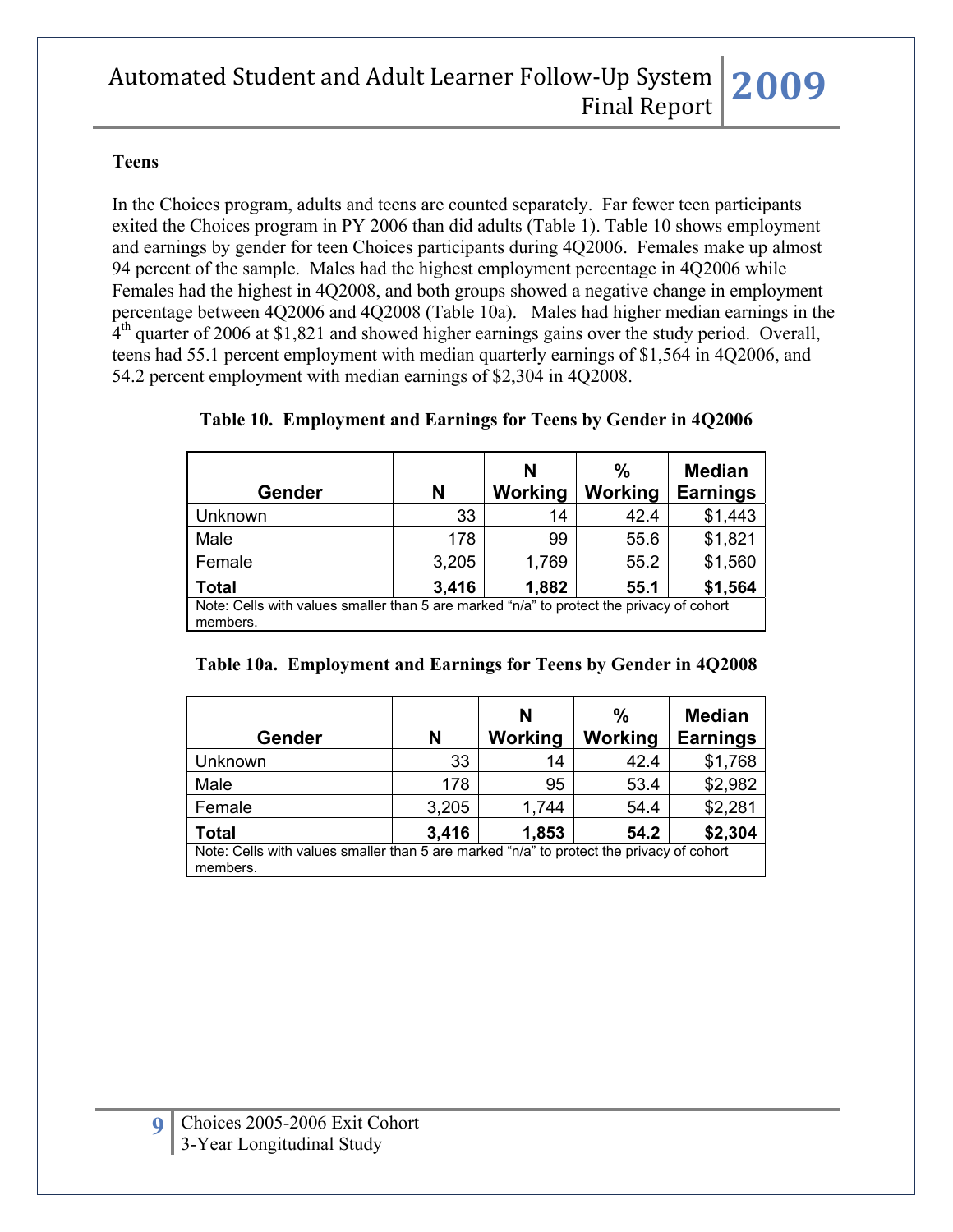Table 11 shows employment and earnings by ethnicity. Excluding unknowns and groups with small cell sizes, Blacks had the highest employment in 4Q2006 at 58.5 percent. American Indians had the highest median quarterly earnings in 4Q2006 at \$2,053. Blacks had the highest employment in 4Q2008 (Table 11a) with 56.2 percent. American Indians had the highest median quarterly earnings in 4Q2008 with \$2,943. Care must be taken in generalizing from these results because the numbers in some cells are too small to yield statistically significant inferences about the groups from which they come.

|                                                                                                      |       | N       | %       | <b>Median</b>   |  |  |
|------------------------------------------------------------------------------------------------------|-------|---------|---------|-----------------|--|--|
| <b>Ethnicity</b>                                                                                     | N     | Working | Working | <b>Earnings</b> |  |  |
| Hawaiian Native or                                                                                   |       |         |         |                 |  |  |
| Pacific Islander                                                                                     | n/a   | n/a     | 50.0    | \$3,829         |  |  |
| Asian                                                                                                | 9     | 5       | 55.6    | \$1,491         |  |  |
| American Indian                                                                                      | 37    | 18      | 48.7    | \$2,053         |  |  |
| Unknown                                                                                              | 205   | 93      | 45.4    | \$1,873         |  |  |
| White                                                                                                | 651   | 351     | 53.9    | \$1,781         |  |  |
| <b>Black</b>                                                                                         | 1,198 | 701     | 58.5    | \$1,378         |  |  |
| Hispanic                                                                                             | 1,314 | 713     | 54.3    | \$1,591         |  |  |
| <b>Total</b>                                                                                         | 3,416 | 1,882   | 55.1    | \$1,564         |  |  |
| Note: Cells with values smaller than 5 are marked "n/a" to protect the privacy of cohort<br>members. |       |         |         |                 |  |  |

#### **Table 11. Employment and Earnings for Teens by Ethnicity in 4Q2006**

|  |  | Table 11a. Employment and Earnings for Teens by Ethnicity in 4Q2008 |
|--|--|---------------------------------------------------------------------|
|  |  |                                                                     |

| <b>Ethnicity</b>                                                                                     | N     | N<br>Working | %<br>Working | <b>Median</b><br><b>Earnings</b> |  |
|------------------------------------------------------------------------------------------------------|-------|--------------|--------------|----------------------------------|--|
| Hawaiian Native or                                                                                   |       |              |              |                                  |  |
| Pacific Islander                                                                                     | n/a   | n/a          | 50.0         | \$1,184                          |  |
| Asian                                                                                                | 9     | 3            | 33.3         | \$549                            |  |
| American Indian                                                                                      | 37    | 16           | 43.2         | \$2,943                          |  |
| Unknown                                                                                              | 205   | 102          | 49.8         | \$2,551                          |  |
| White                                                                                                | 651   | 341          | 52.4         | \$2,719                          |  |
| <b>Black</b>                                                                                         | 1,198 | 673          | 56.2         | \$2,098                          |  |
| Hispanic                                                                                             | 1,314 | 717          | 54.6         | \$2,323                          |  |
| Total                                                                                                | 3,416 | 1,853        | 54.2         | \$2,304                          |  |
| Note: Cells with values smaller than 5 are marked "n/a" to protect the privacy of cohort<br>members. |       |              |              |                                  |  |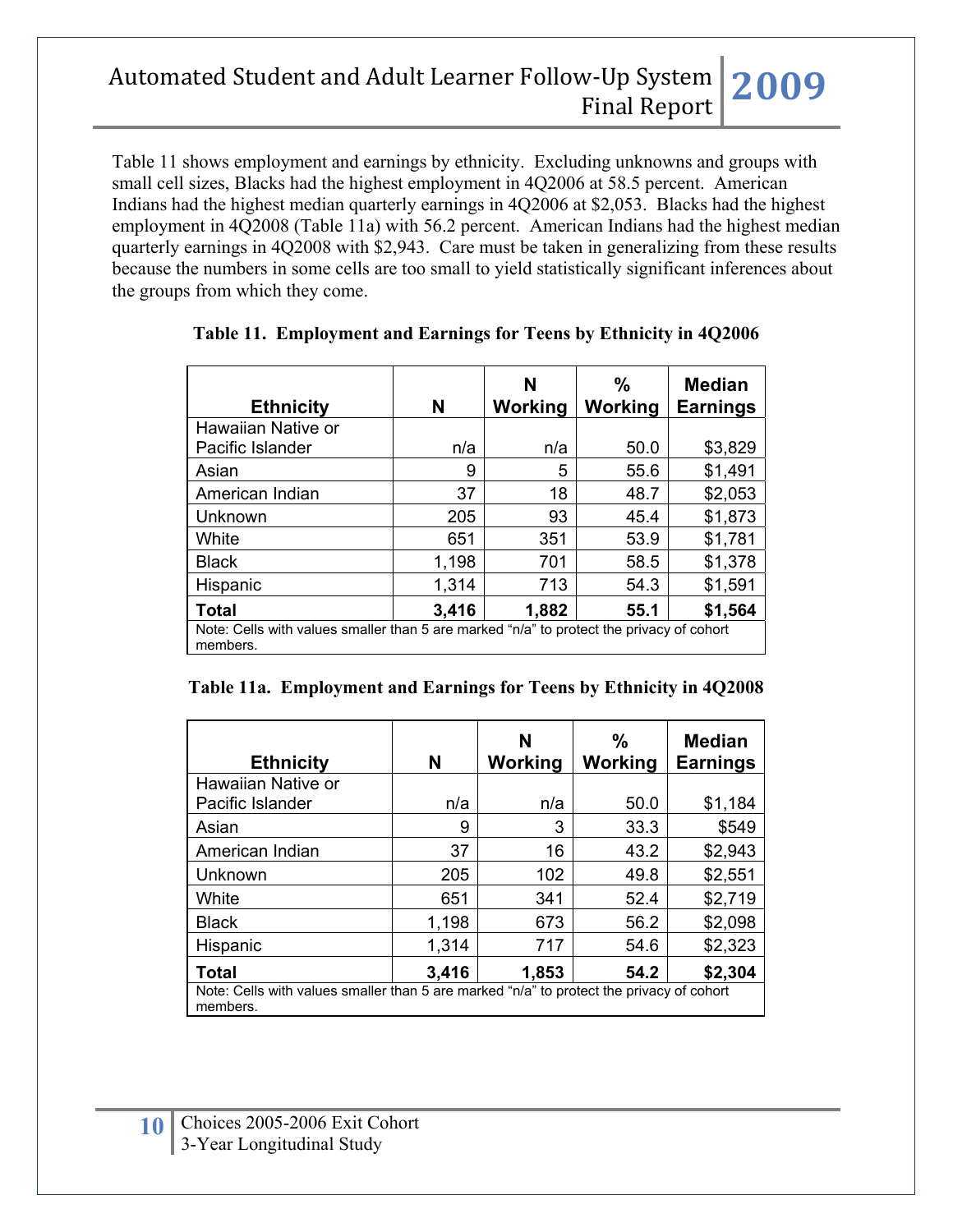Teens in the Training activity had the highest employment percentage at 72.2 percent and Teens in the Employment activity had the highest median quarterly earnings in 4Q2006 with \$1,652 (Table 12). At the 3-year snapshot, Teens in the Employment activity had the highest employment with 56.0 percent and Teens in the Training activity had the highest earnings with \$2,823 (Table 12a).

| <b>Type of Activity</b> | N     | N<br>Working | %<br>Working | <b>Median</b><br><b>Earnings</b> |
|-------------------------|-------|--------------|--------------|----------------------------------|
| Training                | 18    | 13           | 72.2         | \$980                            |
| Education               | 851   | 413          | 48.5         | \$1,323                          |
| Employment              | 2,547 | 1,456        | 57.2         | \$1,652                          |
| <b>Total</b>            | 3,416 | 1,882        | 55.1         | \$1,564                          |

**Table 12. Employment and Earnings for Teens by Activity in 4Q2006**

|  | Table 12a. Employment and Earnings for Teens by Activity in 4Q2008 |  |  |  |  |
|--|--------------------------------------------------------------------|--|--|--|--|
|--|--------------------------------------------------------------------|--|--|--|--|

| <b>Type of Activity</b> | N     | N<br>Working | %<br>Working | <b>Median</b><br><b>Earnings</b> |
|-------------------------|-------|--------------|--------------|----------------------------------|
| Training                | 18    | 8            | 44.4         | \$2,823                          |
| Education               | 851   | 419          | 49.2         | \$1,995                          |
| Employment              | 2,547 | 1,426        | 56.0         | \$2,435                          |
| <b>Total</b>            | 3,416 | 1,853        | 54.2         | \$2,304                          |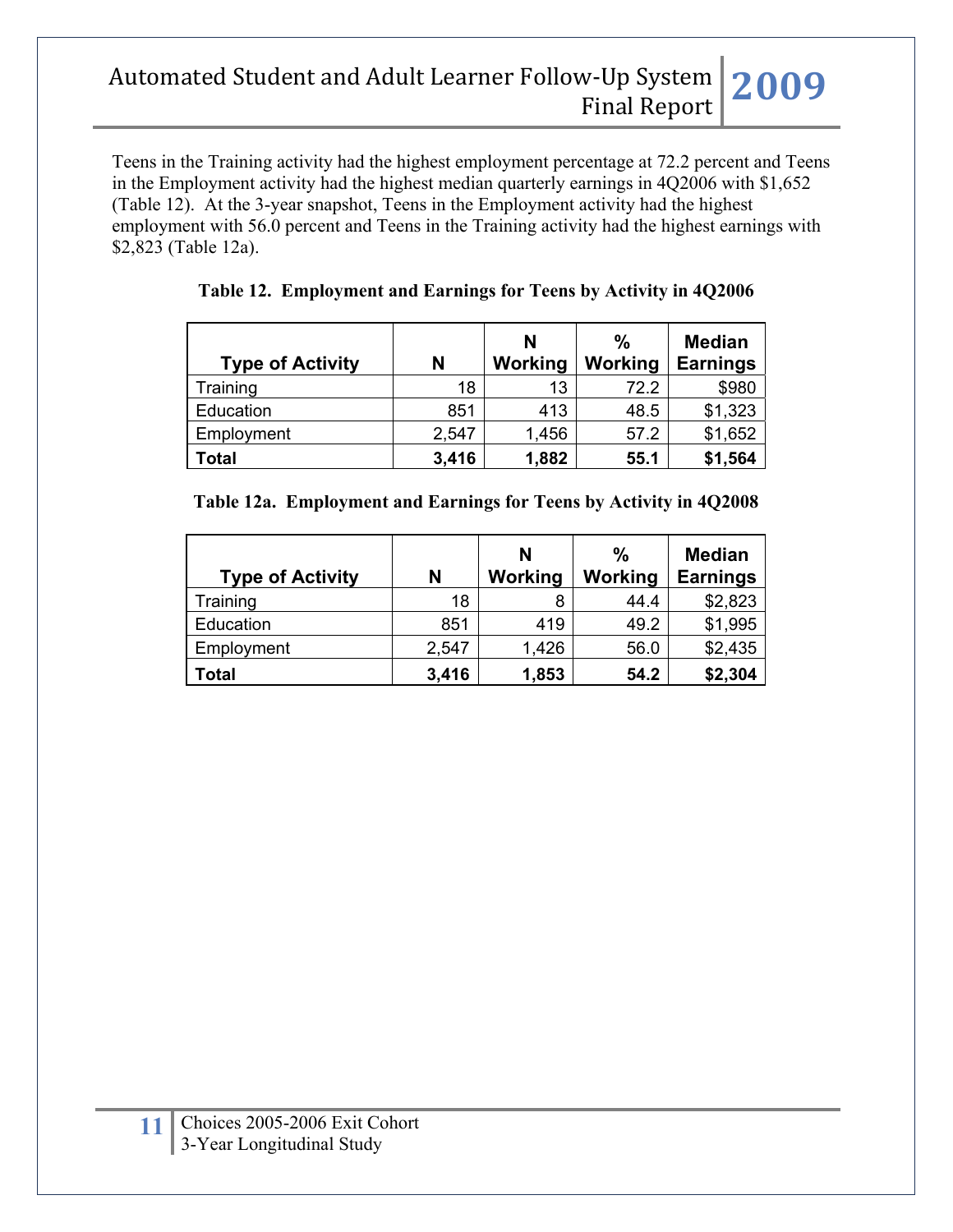Table 13 shows the number of Teen Choices participants involved in Core, Non-Core, and Core (with Limit) activities. The majority of teen Choices participants were involved in Core (with Limit) activities. Those participating in Core activities had the highest employment and earnings in 4Q2006, with 69.3 percent working and median quarterly earnings of \$2,021. Table 13a shows that Teens in the Core activity once again had the highest employment and earnings in 4Q2008, with 63.5 percent working and median quarterly earnings of \$2,859. All activities experienced increases in median quarterly earnings between the two snapshots.

| <b>Type of Service</b> | N     | N<br>Working | %<br>Working | <b>Median</b><br><b>Earnings</b> |
|------------------------|-------|--------------|--------------|----------------------------------|
| Core                   | 469   | 325          | 69.3         | \$2,021                          |
| Non Core               | 851   | 413          | 48.5         | \$1,323                          |
| Core (with Limit)      | 2,096 | 1,144        | 54.6         | \$1,565                          |
| Total                  | 3,416 | 1,882        | 55.1         | \$1,564                          |

**Table 13. Employment and Earnings for Teens by Service Type in 4Q2006** 

|  |  |  | Table 13a. Employment and Earnings for Teens by Service Type in 4Q2008 |  |
|--|--|--|------------------------------------------------------------------------|--|
|--|--|--|------------------------------------------------------------------------|--|

| <b>Type of Service</b> | N     | N<br>Working | $\%$<br>Working | <b>Median</b><br><b>Earnings</b> |
|------------------------|-------|--------------|-----------------|----------------------------------|
| Core                   | 469   | 298          | 63.5            | \$2,859                          |
| Non Core               | 851   | 419          | 49.2            | \$1,995                          |
| Core (with Limit)      | 2,096 | 1,136        | 54.2            | \$2,285                          |
| Total                  | 3,416 | 1,853        | 54.2            | \$2,304                          |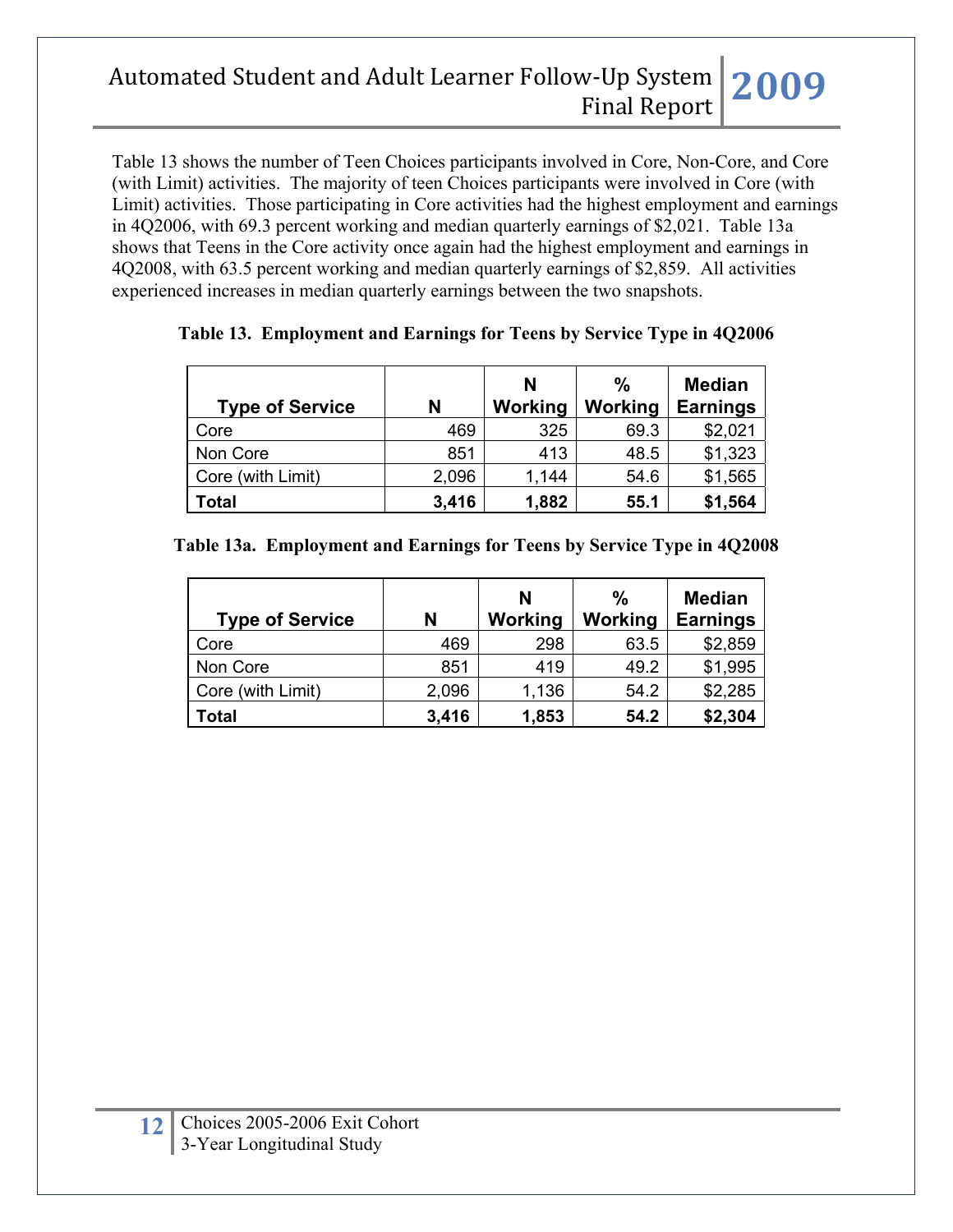Table 14 shows employment and earnings for Teens by LWDA. Southeast Texas LWDA showed the highest employment in 4Q2006 at 72.7 percent. Capital Area LWDA had the highest median earnings in 4Q2006 with \$2,423. Brazos Valley LWDA had the highest employment in 4Q2008 with 67.6 percent employed, as well as the highest median quarterly earnings with \$3,411, followed by South Texas LWDA with \$3,267.

|                        |       | All Working in 4Q2006 |         | All Working in 4Q2008 |       |         |         |                 |
|------------------------|-------|-----------------------|---------|-----------------------|-------|---------|---------|-----------------|
|                        |       | $\mathbf N$           | %       | <b>Median</b>         |       | N       | %       | Median          |
| <b>LWDA</b>            | N     | Working               | Working | <b>Earnings</b>       | N     | Working | Working | <b>Earnings</b> |
| Texoma                 | 14    | 8                     | 57.1    | \$1,438               | 14    | 7       | 50.0    | \$3,098         |
| <b>Golden Crescent</b> | 27    | 14                    | 51.9    | \$1,953               | 27    | 17      | 63.0    | \$2,053         |
| Concho Valley          | 30    | 18                    | 60.0    | \$2,147               | 30    | 16      | 53.3    | \$2,283         |
| <b>Brazos Valley</b>   | 37    | 18                    | 48.7    | \$1,743               | 37    | 25      | 67.6    | \$3,411         |
| Panhandle              | 39    | 25                    | 64.1    | \$640                 | 39    | 21      | 53.9    | \$1,680         |
| North East Texas       | 39    | 20                    | 51.3    | \$1,123               | 39    | 16      | 41.0    | \$2,852         |
| North Texas            | 40    | 25                    | 62.5    | \$1,851               | 40    | 24      | 60.0    | \$2,810         |
| Southeast Texas        | 44    | 32                    | 72.7    | \$1,327               | 44    | 29      | 65.9    | \$2,730         |
| <b>Rural Capital</b>   | 46    | 23                    | 50.0    | \$2,304               | 46    | 24      | 52.2    | \$2,589         |
| Permian Basin          | 51    | 25                    | 49.0    | \$1,490               | 51    | 28      | 54.9    | \$2,028         |
| <b>Central Texas</b>   | 55    | 28                    | 50.9    | \$920                 | 55    | 26      | 47.3    | \$1,412         |
| Deep East Texas        | 57    | 33                    | 57.9    | \$1,686               | 57    | 29      | 50.9    | \$1,817         |
| South Texas            | 58    | 36                    | 62.1    | \$2,134               | 58    | 34      | 58.6    | \$3,267         |
| <b>West Central</b>    | 60    | 35                    | 58.3    | \$891                 | 60    | 36      | 60.0    | \$1,571         |
| Middle Rio             |       |                       |         |                       |       |         |         |                 |
| Grande                 | 73    | 37                    | 50.7    | \$1,407               | 73    | 47      | 64.4    | \$2,685         |
| <b>Heart of Texas</b>  | 80    | 46                    | 57.5    | \$985                 | 80    | 51      | 63.8    | \$1,536         |
| South Plains           | 81    | 49                    | 60.5    | \$1,731               | 81    | 48      | 59.3    | \$1,779         |
| Capital Area           | 85    | 51                    | 60.0    | \$2,423               | 85    | 47      | 55.3    | \$3,062         |
| <b>East Texas</b>      | 109   | 71                    | 65.1    | \$1,614               | 109   | 63      | 57.8    | \$2,038         |
| Cameron County         | 109   | 62                    | 56.9    | \$1,531               | 109   | 56      | 51.4    | \$2,147         |
| <b>North Central</b>   | 116   | 71                    | 61.2    | \$2,086               | 116   | 67      | 57.8    | \$2,893         |
| <b>Coastal Bend</b>    | 140   | 66                    | 47.1    | \$1,508               | 140   | 76      | 54.3    | \$2,368         |
| <b>Tarrant County</b>  | 176   | 116                   | 65.9    | \$1,845               | 176   | 103     | 58.5    | \$2,278         |
| <b>Upper Rio</b>       |       |                       |         |                       |       |         |         |                 |
| Grande                 | 189   | 88                    | 46.6    | \$1,344               | 189   | 88      | 46.6    | \$1,962         |
| Lower Rio              |       |                       |         |                       |       |         |         |                 |
| <b>Grande Valley</b>   | 282   | 135                   | 47.9    | \$1,705               | 282   | 145     | 51.4    | \$2,411         |
| Alamo                  | 293   | 146                   | 49.8    | \$1,527               | 293   | 142     | 48.5    | \$2,059         |
| Dallas                 | 366   | 201                   | 54.9    | \$1,390               | 366   | 190     | 51.9    | \$2,886         |
| <b>Gulf Coast</b>      | 720   | 403                   | 56.0    | \$1,412               | 720   | 398     | 55.3    | \$2,151         |
| <b>Total</b>           | 3,416 | 1,882                 | 55.1    | \$1,564               | 3,416 | 1,853   | 54.2    | \$2,304         |

### **Table 14. Employment and Earnings for Teens by LWDA**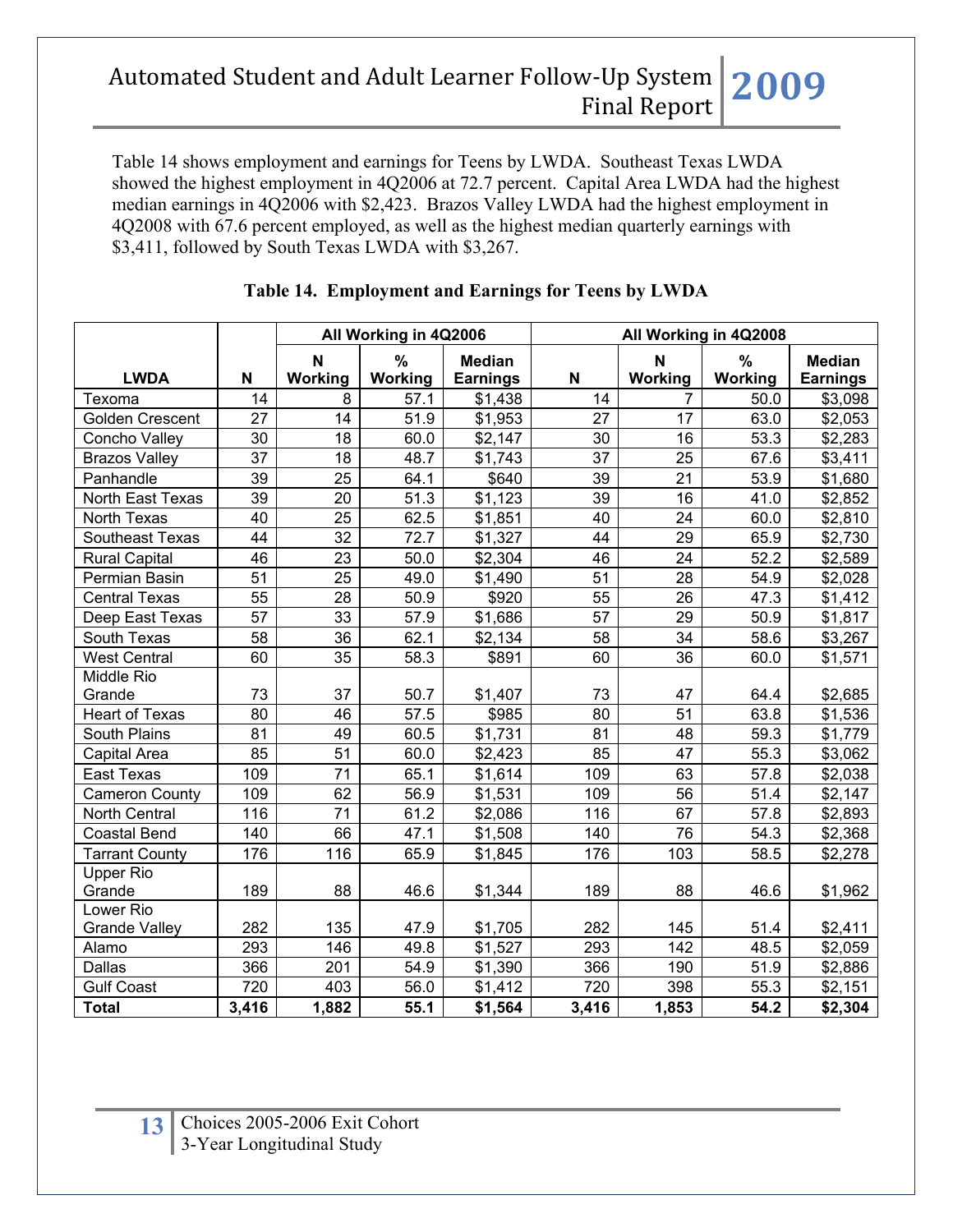Table 15 shows the top ten industries of employment in 4Q2006. Limited-Service Eating Places was the most common industry sector of employment with median earnings of \$1,204. Those working in the Other General Merchandise Stores sector posted the highest median quarterly earnings at \$1,873.

| <b>Industry of Employment</b>           | N<br>Working | <b>Median</b><br><b>Earnings</b> | <b>NAICS</b><br>Code |
|-----------------------------------------|--------------|----------------------------------|----------------------|
| <b>Limited-Service Eating Places</b>    | 388          | \$1,204                          | 7222                 |
| <b>Employment Services</b>              | 182          | \$982                            | 5613                 |
| <b>Other General Merchandise Stores</b> | 124          | \$1,873                          | 4529                 |
| <b>Full-Service Restaurants</b>         | 105          | \$1,339                          | 7221                 |
| <b>Grocery Stores</b>                   | 70           | \$1,556                          | 4451                 |
| <b>Business Support Services</b>        | 66           | \$1,622                          | 5614                 |
| <b>Gasoline Stations</b>                | 64           | \$1,580                          | 4471                 |
| <b>Department Stores</b>                | 63           | \$1,199                          | 4521                 |
| <b>Clothing Stores</b>                  | 62           | \$1,014                          | 4481                 |
| <b>Nursing Care Facilities</b>          | 55           | \$1,904                          | 6231                 |

**Table 15. Top 10 Industries of Employment for Teens Working in 4Q2006** 

Limited-Service Eating Places remained the top industry sector at the longitudinal snapshot, with median earnings of \$1,686 (Table 16). Those working in the Business Support Services sector had the highest median quarterly earnings in 4Q2008 at \$3,179.

|  |  |  | Table 16. Top 10 Industries of Employment for Teens Working in 4Q2008 |
|--|--|--|-----------------------------------------------------------------------|
|--|--|--|-----------------------------------------------------------------------|

| <b>Industry of Employment</b>           | N<br><b>Working</b> | <b>Median</b><br><b>Earnings</b> | <b>NAICS</b><br>Code |
|-----------------------------------------|---------------------|----------------------------------|----------------------|
| <b>Limited-Service Eating Places</b>    | 278                 | \$1,686                          | 7222                 |
| <b>Employment Services</b>              | 151                 | \$1,771                          | 5613                 |
| <b>Other General Merchandise Stores</b> | 114                 | \$2,520                          | 4529                 |
| <b>Home Health Care Services</b>        | 101                 | \$1,246                          | 6216                 |
| <b>Full-Service Restaurants</b>         | 83                  | \$1,607                          | 7221                 |
| <b>Business Support Services</b>        | 77                  | \$3,179                          | 5614                 |
| <b>Grocery Stores</b>                   | 69                  | \$1,817                          | 4451                 |
| <b>Nursing Care Facilities</b>          | 60                  | \$2,753                          | 6231                 |
| <b>Gasoline Stations</b>                | 50                  | \$3,137                          | 4471                 |
| <b>Department Stores</b>                | 46                  | \$1,418                          | 4521                 |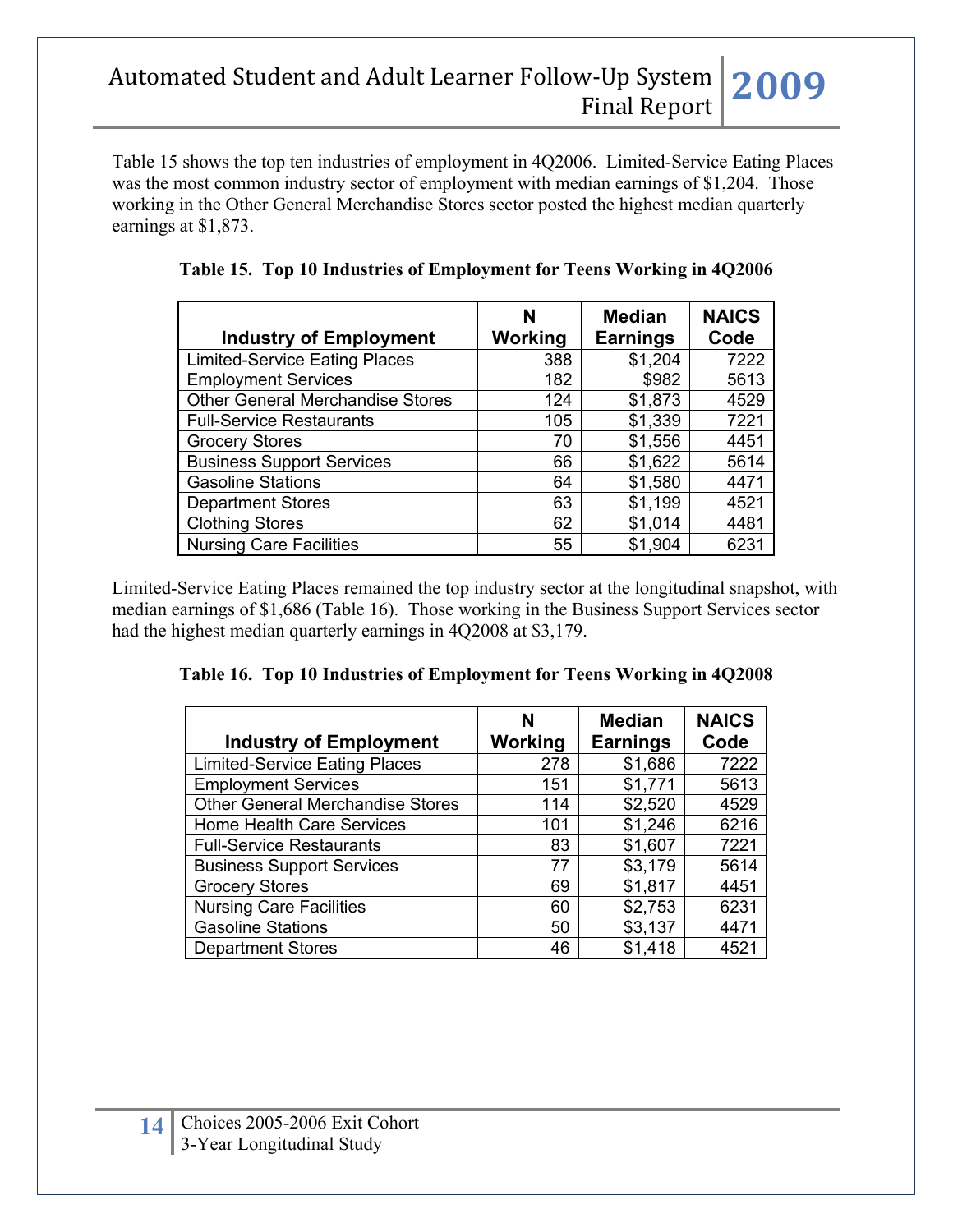#### **B. Individuals Found Working in Both Study Periods**

The first part of this study looked at a snapshot of labor market outcomes for Choices participants who exited in PY 2006. This part of the study is designed to more closely examine the outcomes associated with continued employment. Labor market data for participants who were found working in 4Q2006 and also found working in the  $4<sup>th</sup>$  quarter of 2008 were analyzed. The data have been grouped into Adults and Teens.

#### **Adults**

Table 17 shows that Females had slightly higher employment retention at 69.3 percent during the study period. Males had higher median quarterly wages in 4Q2008 at \$5,219 and posted higher earnings gains over the study period at \$1,632. Overall employment retention for Adults was 69.2 percent with earnings gains of \$1,227.

|                |        | Working in 2006 |                | Working in 2006 and 2008 | <b>Earnings</b> |               |                 |          |
|----------------|--------|-----------------|----------------|--------------------------|-----------------|---------------|-----------------|----------|
|                |        |                 | $\%$           | <b>Median</b>            | N               | $\frac{0}{0}$ | <b>Median</b>   | Gains/   |
| <b>Gender</b>  | N      | Working         | <b>Working</b> | <b>Earnings</b>          | Working         | Working       | <b>Earnings</b> | (Losses) |
| <b>Unknown</b> | 249    | 132             | 53.0           | \$2,926                  | 84              | 63.6          | \$4,450         | \$1,524  |
| Male           | 4,996  | 2,632           | 52.7           | \$3,587                  | 1,788           | 67.9          | \$5,219         | \$1,632  |
| Female         | 36,731 | 21,174          | 57.7           | \$2,407                  | 14,684          | 69.3          | \$3,589         | \$1,182  |
| <b>Total</b>   | 41,976 | 23,938          | 57.0           | \$2,510                  | 16,556          | 69.2          | \$3,737         | \$1,227  |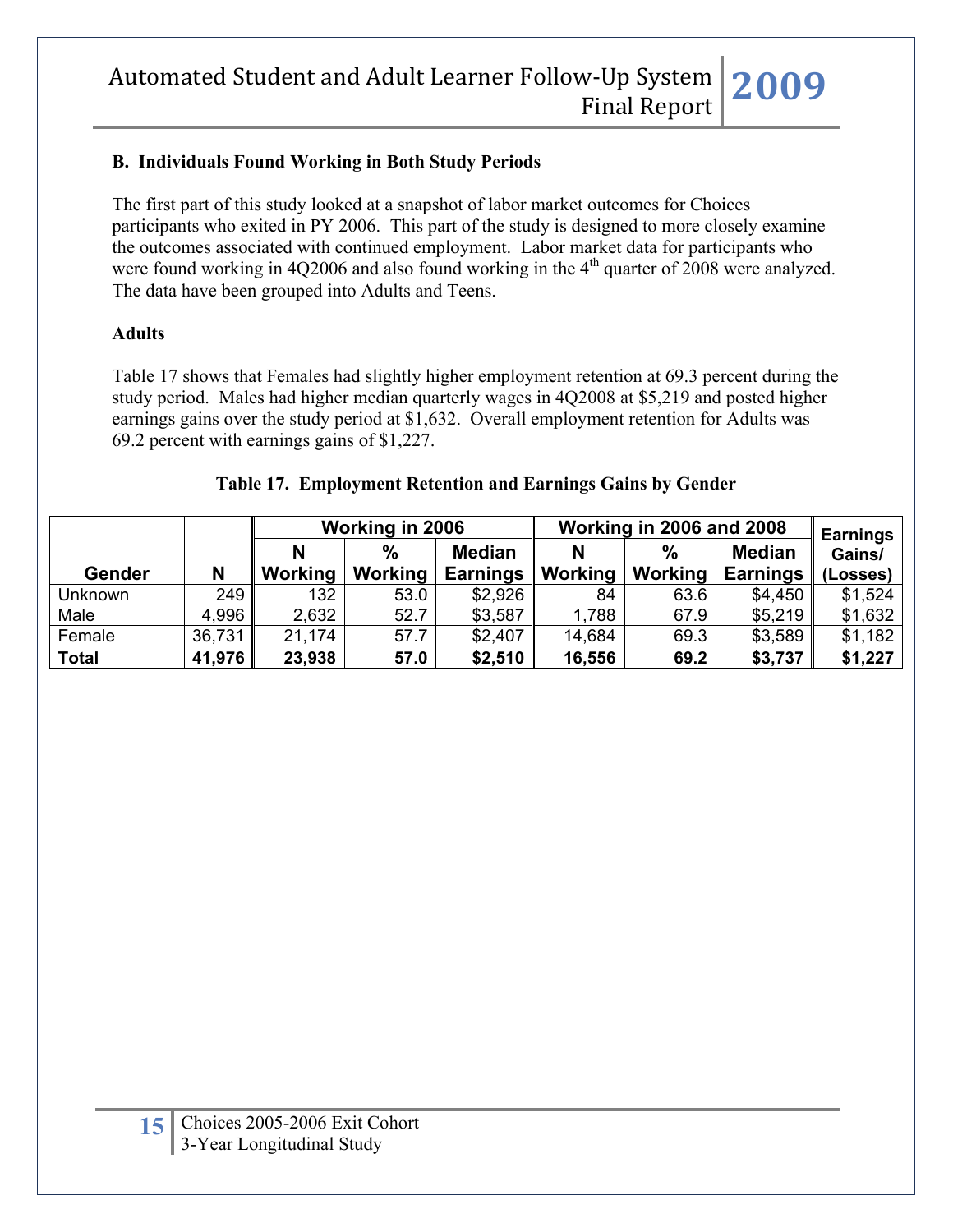Table 18 shows that, excluding the unknown category, Hispanics had the highest employment retention for Adults from 4Q2006 to 4Q2008 at 70.6 percent, followed by Blacks with 70.5 percent. Asians had the highest median quarterly earnings in 4Q2008 at \$4,653 and the largest earnings gains over the period at \$1,576.

|                  |        | Working in 2006 |         |                 | Working in 2006 and 2008 | <b>Earnings</b> |                 |          |
|------------------|--------|-----------------|---------|-----------------|--------------------------|-----------------|-----------------|----------|
|                  |        | N               | %       | <b>Median</b>   | N                        | $\%$            | <b>Median</b>   | Gains/   |
| <b>Ethnicity</b> | N      | Working         | Working | <b>Earnings</b> | Working                  | Working         | <b>Earnings</b> | (Losses) |
| Hawaiian         |        |                 |         |                 |                          |                 |                 |          |
| Native or        |        |                 |         |                 |                          |                 |                 |          |
| Pacific Islander | 105    | 54              | 51.4    | \$2,672         | 37                       | 68.5            | \$3,565         | \$893    |
| Asian            | 332    | 165             | 49.7    | \$3,077         | 111                      | 67.3            | \$4,653         | \$1,576  |
| American         |        |                 |         |                 |                          |                 |                 |          |
| Indian           | 457    | 248             | 54.3    | \$2,572         | 167                      | 67.3            | \$3,933         | \$1,361  |
| Unknown          | 590    | 302             | 51.2    | \$3,225         | 209                      | 69.2            | \$4,609         | \$1,384  |
| White            | 9,196  | 4,737           | 51.5    | \$2,637         | 3,029                    | 63.9            | \$4,041         | \$1,404  |
| <b>Black</b>     | 14,077 | 8,513           | 60.5    | \$2,477         | 6,002                    | 70.5            | \$3,703         | \$1,226  |
| Hispanic         | 17,219 | 9,919           | 57.6    | \$2,443         | 7,001                    | 70.6            | \$3,621         | \$1,178  |
| <b>Total</b>     | 41,976 | 23,938          | 57.0    | \$2,510         | 16,556                   | 69.2            | \$3,737         | \$1,227  |

### **Table 18. Employment Retention and Earnings Gains by Ethnicity**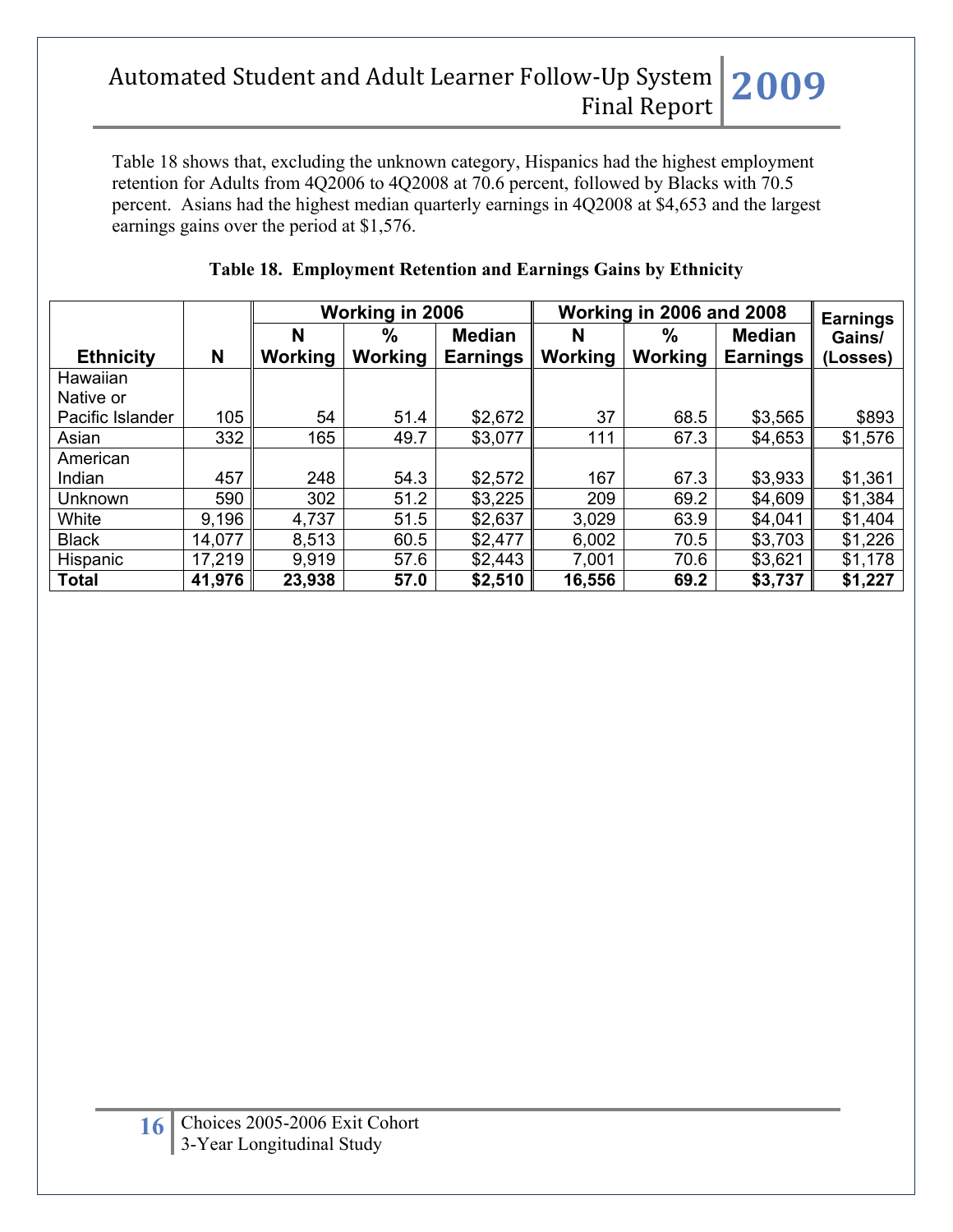Adults in the Employment activity had the highest employment retention over the period at 69.2 percent, while Adults in the Training activity had the highest median quarterly earnings in 4Q2008 at \$4,355 (Table 19). The Training group also experienced the largest earnings gains over the period, \$2,157.

|                            |        |         | Working in 2006                 |                                  | Working in 2006 and 2008 | <b>Earnings</b>          |                                  |                    |
|----------------------------|--------|---------|---------------------------------|----------------------------------|--------------------------|--------------------------|----------------------------------|--------------------|
| Type of<br><b>Activity</b> | N      | Working | $\frac{0}{0}$<br><b>Working</b> | <b>Median</b><br><b>Earnings</b> | N<br>Working             | $\frac{0}{0}$<br>Working | <b>Median</b><br><b>Earnings</b> | Gains/<br>(Losses) |
| Training                   | 290    | 130     | 44.8                            | \$2,198                          | 89                       | 68.5                     | \$4,355                          | \$2,157            |
| Education                  | 320    | 202     | 63.1                            | \$1,792                          | 130                      | 64.4                     | \$2,916                          | \$1,124            |
| Employment                 | 41,366 | 23,606  | 57.1                            | \$2,518                          | 16,337                   | 69.2                     | \$3,739                          | \$1,221            |
| <b>Total</b>               | 41,976 | 23,938  | 57.0                            | \$2,510                          | 16,556                   | 69.2                     | \$3,737                          | \$1,227            |

### **Table 19. Employment Retention and Earnings Gains by Activity**

Those Adults participating in Core activities had 72.3 percent employment retention, the highest over the period (Table 20), while also posting the highest median earnings in 4Q2008 with \$3,926. Participants receiving Core (with Limit) services had the largest earnings gains, \$1,262.

### **Table 20. Employment Retention and Earnings Gains by Service Type**

|                   |        | Working in 2006 |                |                 | Working in 2006 and 2008 | <b>Earnings</b> |                 |          |
|-------------------|--------|-----------------|----------------|-----------------|--------------------------|-----------------|-----------------|----------|
| Type of           |        | N               | $\%$           | <b>Median</b>   | N                        | $\frac{0}{0}$   | <b>Median</b>   | Gains/   |
| <b>Service</b>    | N      | Working         | <b>Working</b> | <b>Earnings</b> | Working                  | Working         | <b>Earnings</b> | (Losses) |
| Non Core          | 338    | 205             | 60.7           | \$1,832         | 132                      | 64.4            | \$2,916         | \$1,084  |
| Core              | 8,816  | 5,764           | 65.4           | \$2,806         | 4,169                    | 72.3            | \$3,926         | \$1,120  |
| Core (with Limit) | 32,822 | 17,969          | 54.8           | \$2,433         | 12,255                   | 68.2            | \$3,695         | \$1,262  |
| <b>Total</b>      | 41,976 | 23,938          | 57.0           | \$2,510         | 16,556                   | 69.2            | \$3,737         | \$1,227  |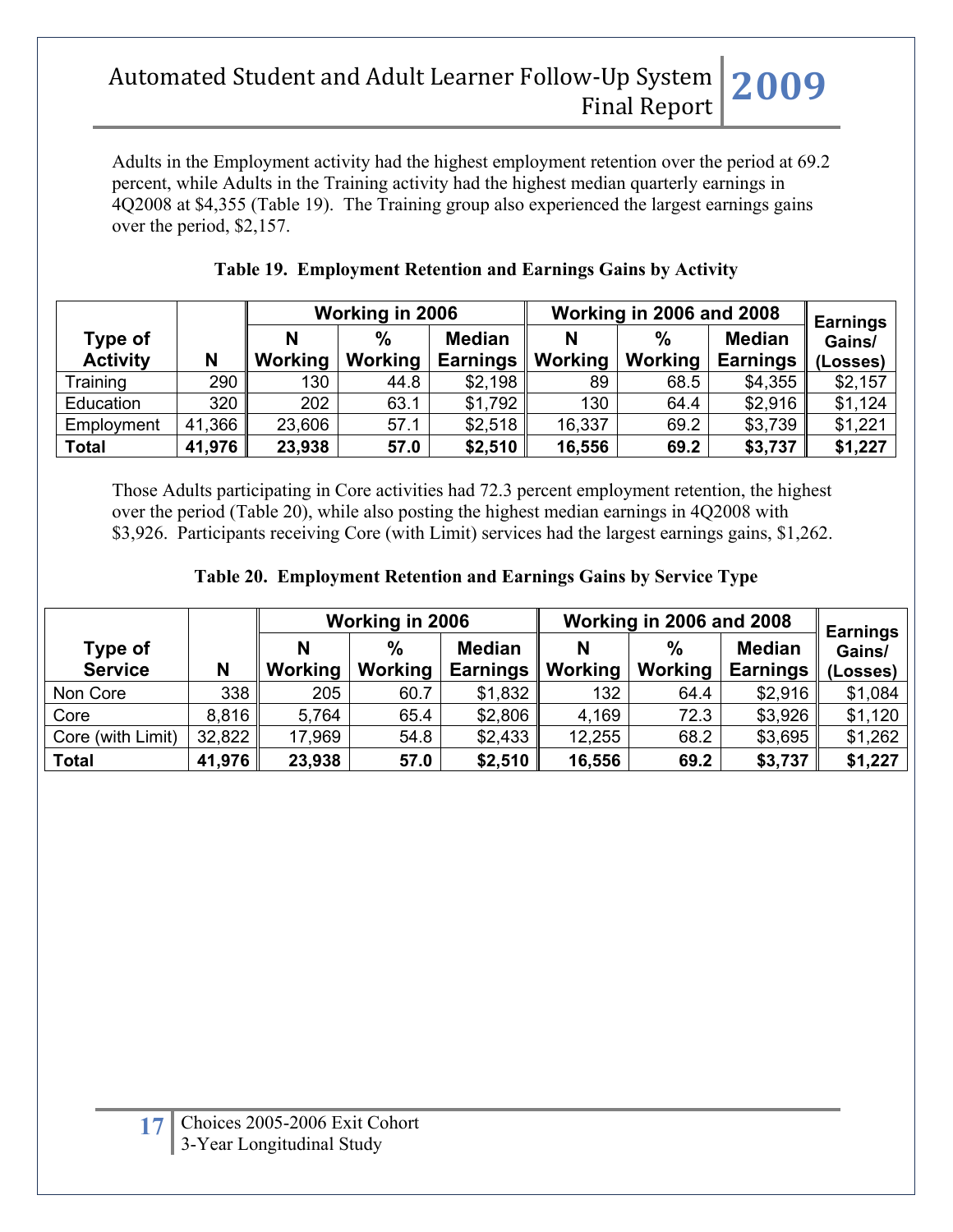Table 21 shows employment retention and earnings gains for Adults, by LWDA. South Plains LWDA had the highest employment retention over the period at 73.9 percent, followed by Golden Crescent LWDA with 73.6 percent retention. The Capital Area LWDA experienced the highest median quarterly earnings in 4Q2008 at \$4,529. Participants from Capital Area LWDA also experienced the highest median quarterly earnings gains at \$1,614. All LWDAs experienced earnings gains between  $\frac{4Q2006}{6}$  and the  $\frac{4}{10}$  quarter of 2008.

|                       |        | Working in 2006 |               |                 |         | Working in 2006 and 2008 |                 | <b>Earnings</b> |
|-----------------------|--------|-----------------|---------------|-----------------|---------|--------------------------|-----------------|-----------------|
|                       |        | N               | $\frac{0}{0}$ | <b>Median</b>   | N       | $\frac{0}{0}$            | <b>Median</b>   | Gains/          |
| <b>LWDA</b>           | N      | Working         | Working       | <b>Earnings</b> | Working | Working                  | <b>Earnings</b> | (Losses)        |
| Texoma                | 107    | 62              | 57.9          | \$2,795         | 42      | 67.7                     | \$4,193         | \$1,398         |
| Concho Valley         | 246    | 140             | 56.9          | \$2,094         | 95      | 67.9                     | \$3,315         | \$1,221         |
| Golden Crescent       | 325    | 216             | 66.5          | \$2,403         | 159     | 73.6                     | \$3,253         | \$850           |
| North Texas           | 357    | 210             | 58.8          | \$2,282         | 136     | 64.8                     | \$3,313         | \$1,031         |
| <b>Brazos Valley</b>  | 386    | 226             | 58.6          | \$2,532         | 163     | 72.1                     | \$3,434         | \$902           |
| North East Texas      | 454    | 242             | 53.3          | \$2,278         | 171     | 70.7                     | \$3,080         | \$802           |
| South East Texas      | 521    | 293             | 56.2          | \$2,075         | 199     | 67.9                     | \$2,664         | \$589           |
| Middle Rio            |        |                 |               |                 |         |                          |                 |                 |
| Grande                | 536    | 294             | 54.9          | \$2,137         | 196     | 66.7                     | \$3,097         | \$960           |
| <b>Rural Capital</b>  | 663    | 395             | 59.6          | \$3,016         | 277     | 70.1                     | \$4,106         | \$1,090         |
| Panhandle             | 667    | 403             | 60.4          | \$2,407         | 265     | 65.8                     | \$3,430         | \$1,023         |
| South Texas           | 677    | 406             | 60.0          | \$2,406         | 284     | 70.0                     | \$3,490         | \$1,084         |
| Permian Basin         | 748    | 492             | 65.8          | \$2,436         | 337     | 68.5                     | \$3,640         | \$1,204         |
| <b>West Central</b>   | 751    | 421             | 56.1          | \$2,071         | 283     | 67.2                     | \$2,856         | \$785           |
| <b>Heart of Texas</b> | 768    | 430             | 56.0          | \$2,032         | 312     | 72.6                     | \$3,493         | \$1,461         |
| Deep East Texas       | 770    | 393             | 51.0          | \$2,183         | 262     | 66.7                     | \$3,617         | \$1,434         |
| <b>Central Texas</b>  | 831    | 471             | 56.7          | \$2,239         | 309     | 65.6                     | \$3,410         | \$1,171         |
| South Plains          | 1,009  | 610             | 60.5          | \$2,285         | 451     | 73.9                     | \$3,301         | \$1,016         |
| <b>Cameron County</b> | 1,183  | 670             | 56.6          | \$2,210         | 480     | 71.6                     | \$3,337         | \$1,127         |
| East Texas            | 1,220  | 683             | 56.0          | \$2,450         | 476     | 69.7                     | \$3,361         | \$911           |
| Capital Area          | 1,241  | 784             | 63.2          | \$2,915         | 544     | 69.4                     | \$4,529         | \$1,614         |
| <b>Coastal Bend</b>   | 1,448  | 807             | 55.7          | \$2,016         | 562     | 69.6                     | \$3,206         | \$1,190         |
| North Central         | 1,602  | 925             | 57.7          | \$2,881         | 607     | 65.6                     | \$4,246         | \$1,365         |
| <b>Upper Rio</b>      |        |                 |               |                 |         |                          |                 |                 |
| Grande                | 2,272  | 1,216           | 53.5          | \$2,472         | 835     | 68.7                     | \$3,332         | \$860           |
| <b>Tarrant County</b> | 2,651  | 1,539           | 58.1          | \$2,663         | 1,035   | 67.3                     | \$4,222         | \$1,559         |
| Lower Rio             |        |                 |               |                 |         |                          |                 |                 |
| <b>Grande Valley</b>  | 3,095  | 1,682           | 54.4          | \$2,381         | 1,207   | 71.8                     | \$3,469         | \$1,088         |
| Alamo                 | 3,631  | 2,132           | 58.7          | \$2,634         | 1,526   | 71.6                     | \$3,897         | \$1,263         |
| <b>Dallas</b>         | 3,984  | 2,406           | 60.4          | \$2,800         | 1,685   | 70.0                     | \$4,110         | \$1,310         |
| <b>Gulf Coast</b>     | 9,833  | 5,390           | 54.8          | \$2,640         | 3,658   | 67.9                     | \$4,043         | \$1,403         |
| <b>Total</b>          | 41,976 | 23,938          | 57.0          | \$2,510         | 16,556  | 69.2                     | \$3,737         | \$1,227         |

### **Table 21. Employment Retention and Earnings Gains by LWDA**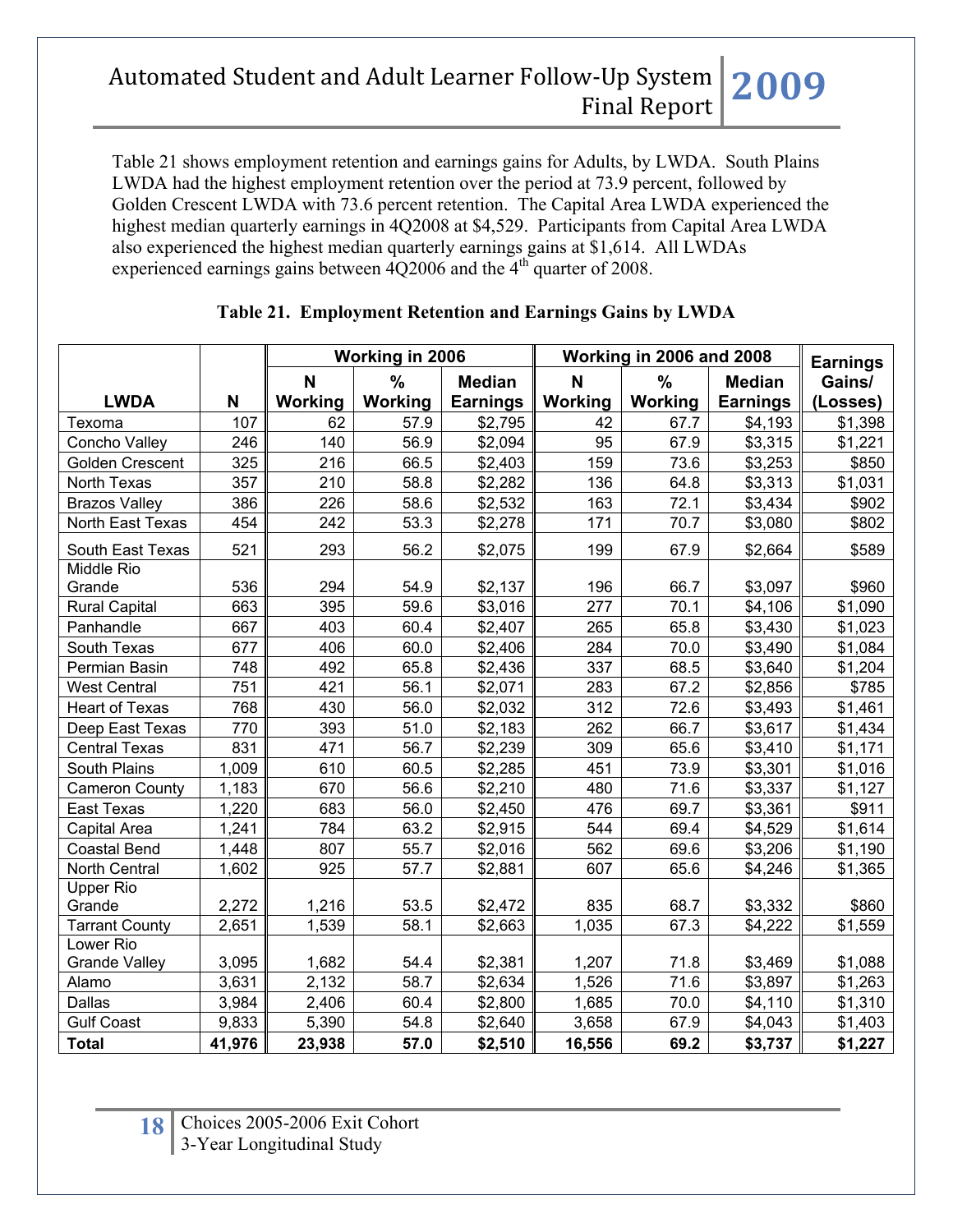Table 22 shows employment and earnings for Adult Choices exiters who were employed during both target quarters. Limited-Service Eating Places was the most common industry of employment. Individuals employed in the Business Support Services industry sector experienced the highest median quarterly earnings at \$3,910.

| <b>Industry of Employment</b>           | N<br>Working | <b>Median</b><br><b>Earnings</b> | <b>NAICS</b><br>Code |
|-----------------------------------------|--------------|----------------------------------|----------------------|
| <b>Limited-Service Eating Places</b>    | 1,374        | \$2,234                          | 7222                 |
| <b>Employment Services</b>              | 1,285        | \$2,939                          | 5613                 |
| <b>Home Health Care Services</b>        | 1,053        | \$2,104                          | 6216                 |
| <b>Elementary and Secondary Schools</b> | 757          | \$3,898                          | 6111                 |
| <b>Nursing Care Facilities</b>          | 675          | \$3,780                          | 6231                 |
| <b>Other General Merchandise Stores</b> | 654          | \$3,606                          | 4529                 |
| <b>Full-Service Restaurants</b>         | 585          | \$2,419                          | 7221                 |
| <b>Business Support Services</b>        | 494          | \$3,910                          | 5614                 |
| <b>Child Day Care Services</b>          | 417          | \$3,223                          | 6244                 |
| <b>Grocery Stores</b>                   | 397          | \$3,127                          | 4451                 |

#### **Table 22. Top 10 Industries of Employment for Adults Working in 4Q2006 and 4th Quarter 2008**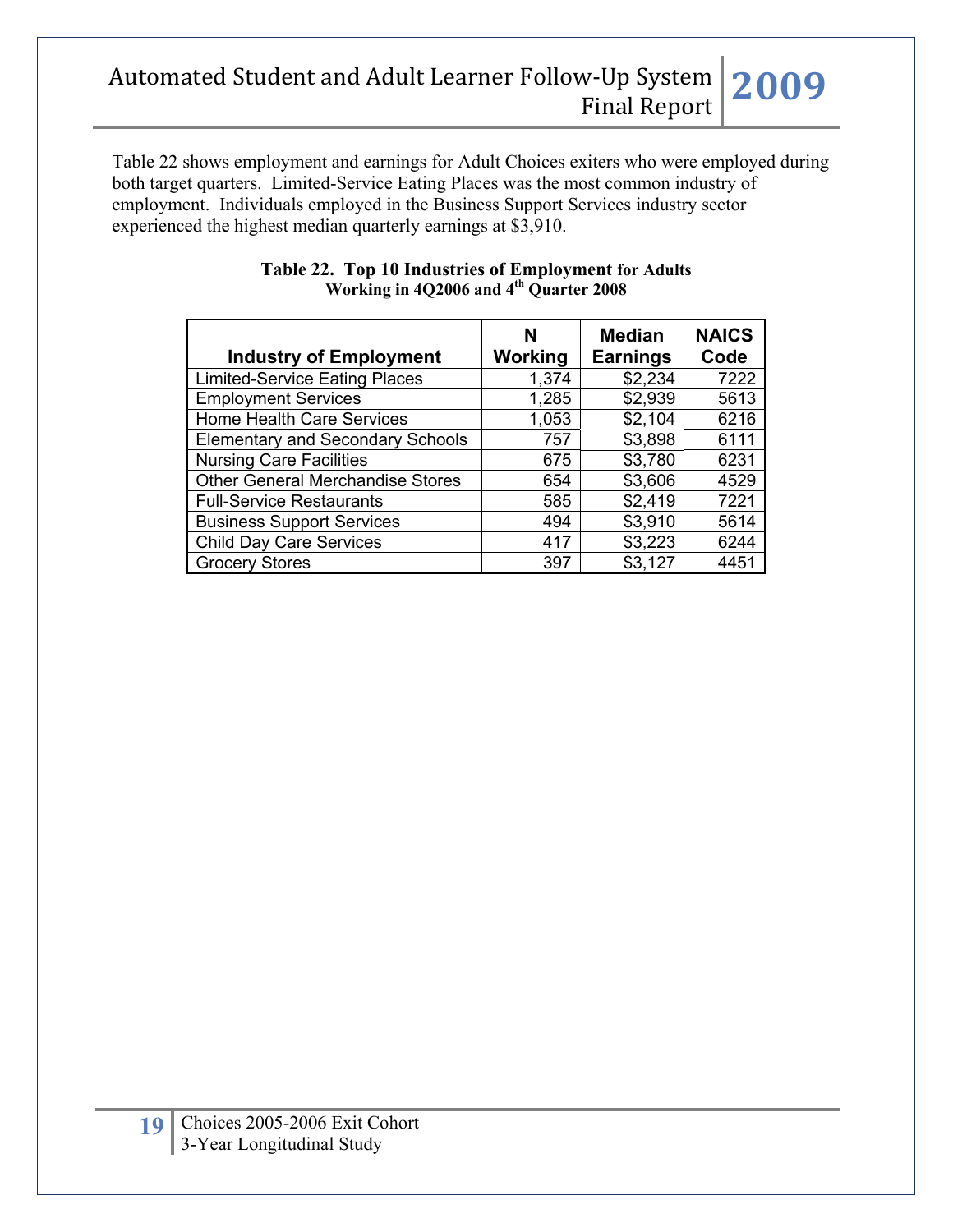#### **Teens**

Male and Female teen Choices participants showed almost identical employment retention over the study period (Table 23). Males experienced the biggest earnings gains over the period at \$1,229. Overall employment retention for Teens was 66.6 percent, with earnings gains of \$1,080.

|                                                                                                   |       |         | Working in 2006 |                                  |              | <b>Working in 2006 and 2008</b> |                                  | <b>Earnings</b>    |
|---------------------------------------------------------------------------------------------------|-------|---------|-----------------|----------------------------------|--------------|---------------------------------|----------------------------------|--------------------|
| <b>Gender</b>                                                                                     | N     | Working | %<br>Working    | <b>Median</b><br><b>Earnings</b> | N<br>Working | $\frac{0}{0}$<br>Working        | <b>Median</b><br><b>Earnings</b> | Gains/<br>(Losses) |
|                                                                                                   |       |         |                 |                                  |              |                                 |                                  |                    |
| Unknown                                                                                           | 33    | 14      | 42.4            | \$1,443                          |              | 57.1                            | \$1,768                          | \$325              |
| Male                                                                                              | 178   | 99      | 55.6            | \$1,821                          | 66           | 66.7                            | \$3,050                          | \$1,229            |
| Female                                                                                            | 3,205 | 1,769   | 55.2            | \$1,560                          | 1,179        | 66.6                            | \$2,627                          | \$1,067            |
| <b>Total</b>                                                                                      | 3,416 | 1,882   | 55.1            | \$1,564                          | 1,253        | 66.6                            | \$2,644                          | \$1,080            |
| Note: Cells with values smaller than 5 are marked "n/a" to protect the privacy of cohort members. |       |         |                 |                                  |              |                                 |                                  |                    |

### **Table 23. Employment Retention and Earnings Gains by Gender**

Participants of unknown ethnicity had the highest employment retention among Teens with appreciable group sizes at 67.7 percent (Table 24). American Indians had the highest median quarterly earnings in 4Q2008 with \$3,092, and Whites had the largest earnings gains at \$1,224.

### **Table 24. Employment Retention and Earnings Gains by Ethnicity**

|                  |       |         | Working in 2006 |                 |                | Working in 2006 and 2008 |                 | <b>Earnings</b> |
|------------------|-------|---------|-----------------|-----------------|----------------|--------------------------|-----------------|-----------------|
|                  |       |         | $\%$            | <b>Median</b>   | N              | $\%$                     | <b>Median</b>   | Gains/          |
| <b>Ethnicity</b> | N     | Working | Working         | <b>Earnings</b> | <b>Working</b> | <b>Working</b>           | <b>Earnings</b> | (Losses)        |
| Asian            | 9     | 5       | 55.6            | \$1,491         | n/a            | 40.0                     | \$1,333         | (\$158)         |
| American         |       |         |                 |                 |                |                          |                 |                 |
| Indian           | 37    | 18      | 48.7            | \$2,053         | 11             | 61.1                     | \$3,092         | \$1,039         |
| Unknown          | 205   | 93      | 45.4            | \$1,873         | 63             | 67.7                     | \$2,850         | \$977           |
| White            | 651   | 351     | 53.9            | \$1,781         | 225            | 64.1                     | \$3,005         | \$1,224         |
| <b>Black</b>     | 1,198 | 701     | 58.5            | \$1,378         | 472            | 67.3                     | \$2,345         | \$967           |
| Hispanic         | 1,314 | 713     | 54.3            | \$1,591         | 480            | 67.3                     | \$2,726         | \$1,135         |
| <b>Total</b>     | 3,416 | 1,882   | 55.1            | \$1,564         | 1,253          | 66.6                     | \$2,644         | \$1,080         |

Note: Cells with values smaller than 5 are marked "n/a" to protect the privacy of cohort members.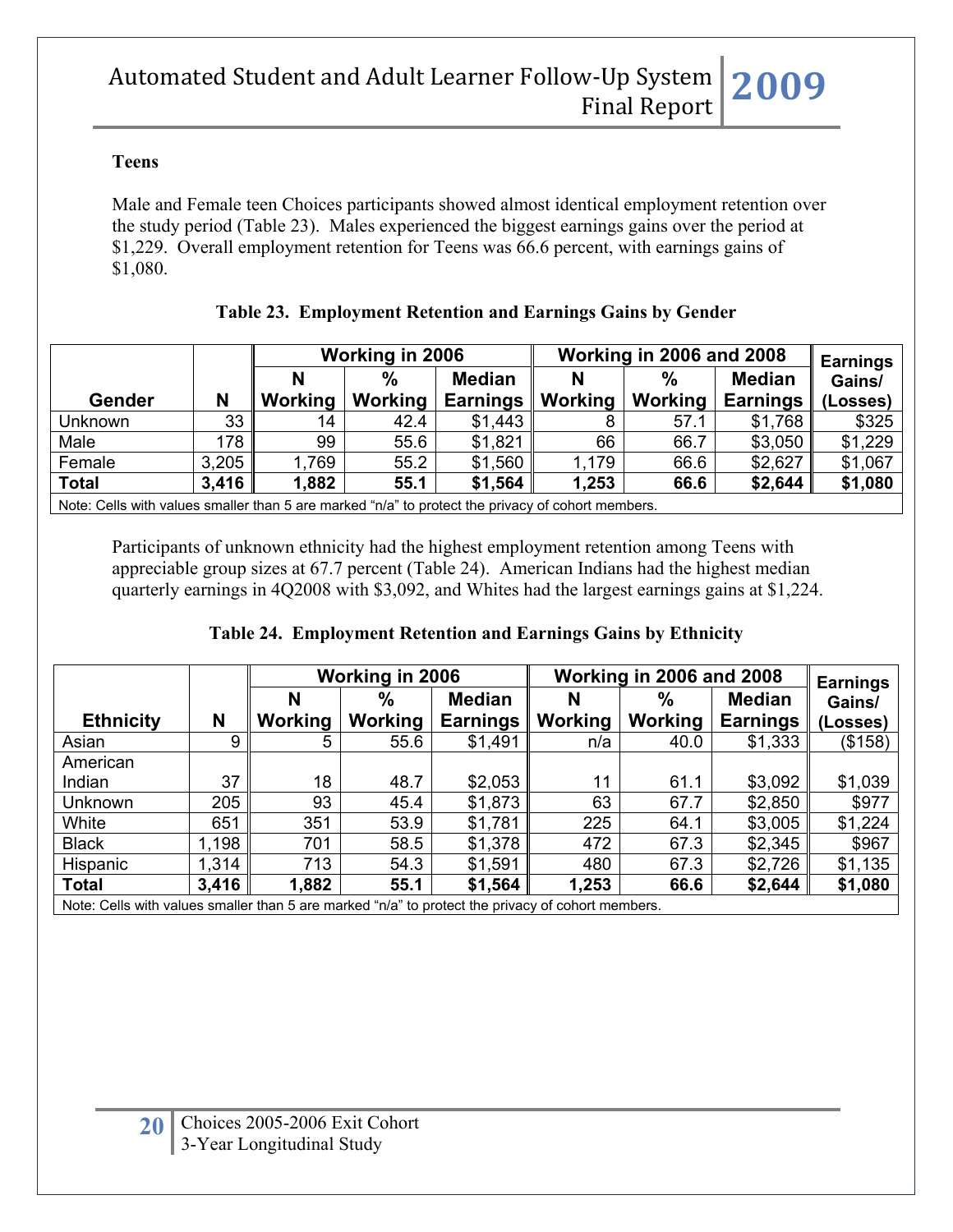Teens in the Employment activity had the highest employment retention over the period at 68.0 percent, and the highest median quarterly earnings in 4Q2008 at \$2,850 (Table 25). Teens in the Training activity had the largest earnings gains at \$1,285.

|                 |       | Working in 2006 |         |                 | Working in 2006 and 2008 | <b>Earnings</b> |                 |          |
|-----------------|-------|-----------------|---------|-----------------|--------------------------|-----------------|-----------------|----------|
| Type of         |       |                 | %       | <b>Median</b>   | N                        | $\frac{0}{0}$   | <b>Median</b>   | Gains/   |
| <b>Activity</b> | N     | Working         | Working | <b>Earnings</b> | Working                  | Working         | <b>Earnings</b> | (Losses) |
| Training        | 18 I  | 13              | 72.2    | \$980           |                          | 46.2            | \$2,265         | \$1,285  |
| Education       | 851   | 413             | 48.5    | \$1,323         | 257                      | 62.2            | \$2,102         | \$779    |
| Employment      | 2,547 | .456            | 57.2    | \$1,652         | 990                      | 68.0            | \$2,850         | \$1,198  |
| <b>Total</b>    | 3,416 | 1,882           | 55.1    | \$1,564         | 1,253                    | 66.6            | \$2,644         | \$1,080  |

### **Table 25. Employment Retention and Earnings Gains by Activity**

Teens in Core activities had 71.1 percent employment retention, the highest over the period (Table 26), as well as the highest median earnings in 4Q2008 with \$3,018. Teens receiving Core (with Limit) services had the highest earnings gains over the period with \$1,213.

| Table 26. Employment Retention and Earnings Gains by Service Type |  |  |
|-------------------------------------------------------------------|--|--|
|                                                                   |  |  |

|                           |       | Working in 2006 |                                 |                                  | Working in 2006 and 2008 | <b>Earnings</b>          |                                  |                    |
|---------------------------|-------|-----------------|---------------------------------|----------------------------------|--------------------------|--------------------------|----------------------------------|--------------------|
| Type of<br><b>Service</b> | N     | Working         | $\frac{0}{0}$<br><b>Working</b> | <b>Median</b><br><b>Earnings</b> | N<br>Working             | $\frac{0}{0}$<br>Working | <b>Median</b><br><b>Earnings</b> | Gains/<br>(Losses) |
| Core                      | 469   | 325             | 69.3                            | \$2,021                          | 231                      | 71.1                     | \$3,018                          | \$997              |
| Non Core                  | 851   | 413             | 48.5                            | \$1,323                          | 257                      | 62.2                     | \$2,102                          | \$779              |
| Core (with Limit)         | 2,096 | 1,144           | 54.6                            | \$1,565                          | 765                      | 66.9                     | \$2,778                          | \$1,213            |
| <b>Total</b>              | 3,416 | 1,882           | 55.1                            | \$1,564                          | 1,253                    | 66.6                     | \$2,644                          | \$1,080            |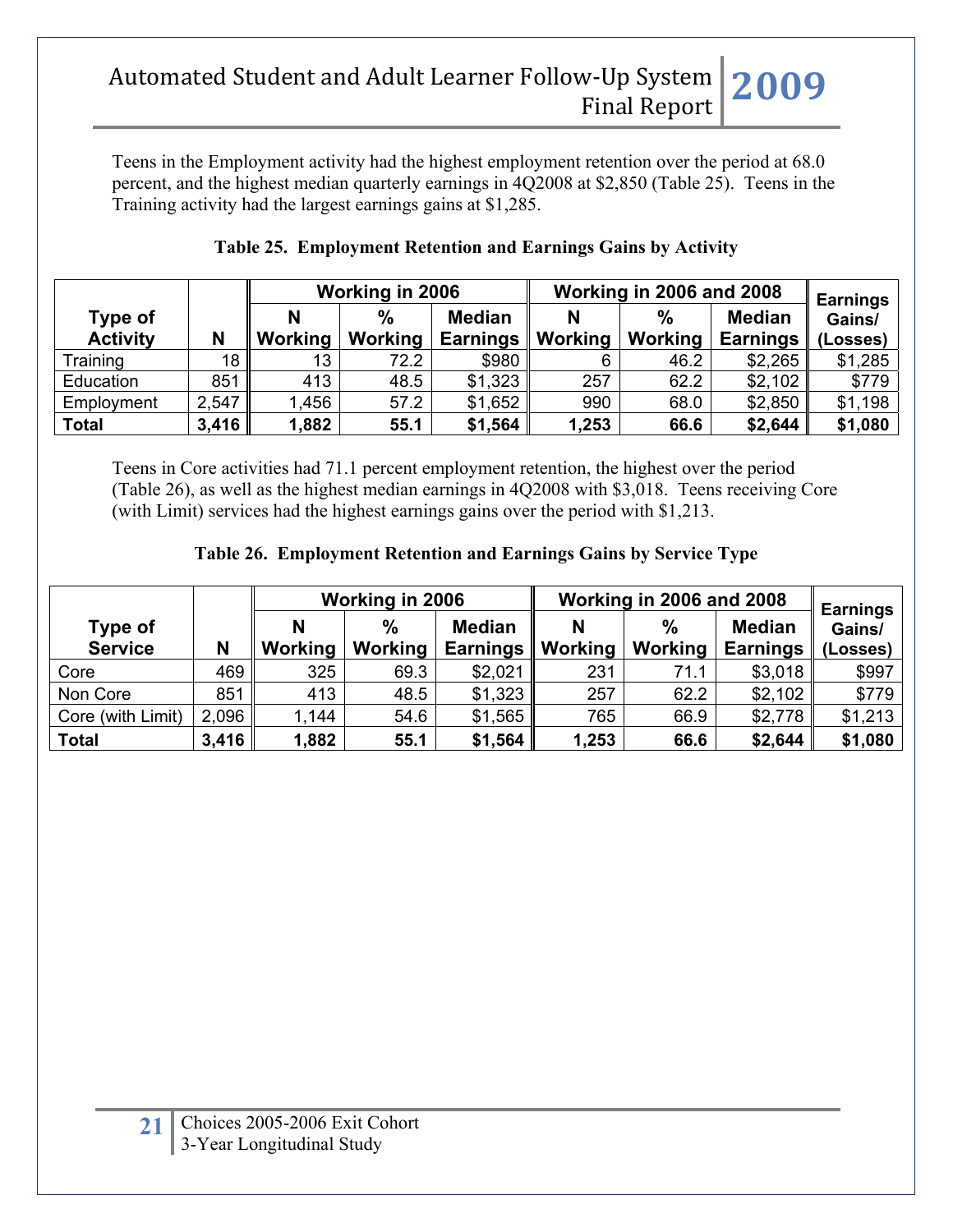Table 27 shows employment retention and earnings gains for Teens by LWDA. Brazos Valley LWDA had the highest retention at 94.4 percent. Participants from Texoma LWDA had the highest median quarterly earnings in 4Q2008 at \$4,147, and they also had the highest earnings gains, \$2,709.

|                                                                                                                  |       | Working in 2006 |               |                 |         | Working in 2006 and 2008 |                 | <b>Earnings</b> |
|------------------------------------------------------------------------------------------------------------------|-------|-----------------|---------------|-----------------|---------|--------------------------|-----------------|-----------------|
|                                                                                                                  |       | N               | $\frac{0}{0}$ | <b>Median</b>   | N       | $\frac{9}{6}$            | <b>Median</b>   | Gains/          |
| <b>LWDA</b>                                                                                                      | N     | Working         | Working       | <b>Earnings</b> | Working | Working                  | <b>Earnings</b> | (Losses)        |
| Texoma                                                                                                           | 14    | 8               | 57.1          | \$1,438         | n/a     | 50.0                     | \$4,147         | \$2,709         |
| Golden Crescent                                                                                                  | 27    | 14              | 51.9          | \$1,953         | 11      | 78.6                     | \$1,718         | (\$235)         |
| Concho Valley                                                                                                    | 30    | 18              | 60.0          | \$2,147         | 12      | 66.7                     | \$2,866         | \$719           |
| <b>Brazos Valley</b>                                                                                             | 37    | 18              | 48.7          | \$1,743         | 17      | 94.4                     | \$3,525         | \$1,782         |
| Panhandle                                                                                                        | 39    | 25              | 64.1          | \$640           | 17      | 68.0                     | \$1,741         | \$1,101         |
| North East Texas                                                                                                 | 39    | 20              | 51.3          | \$1,123         | 10      | 50.0                     | \$2,880         | \$1,757         |
| North Texas                                                                                                      | 40    | 25              | 62.5          | \$1,851         | 19      | 76.0                     | \$3,214         | \$1,363         |
| South East Texas                                                                                                 | 44    | 32              | 72.7          | \$1,327         | 22      | 68.8                     | \$2,785         | \$1,458         |
| <b>Rural Capital</b>                                                                                             | 46    | 23              | 50.0          | \$2,304         | 13      | 56.5                     | \$2,880         | \$576           |
| Permian Basin                                                                                                    | 51    | 25              | 49.0          | \$1,490         | 18      | 72.0                     | \$2,028         | \$538           |
| <b>Central Texas</b>                                                                                             | 55    | 28              | 50.9          | \$920           | 19      | 67.9                     | \$1,692         | \$772           |
| Deep East Texas                                                                                                  | 57    | 33              | 57.9          | \$1,686         | 21      | 63.6                     | \$1,817         | \$131           |
| South Texas                                                                                                      | 58    | 36              | 62.1          | \$2,134         | 26      | 72.2                     | \$3,601         | \$1,467         |
| <b>West Central</b>                                                                                              | 60    | 35              | 58.3          | \$891           | 28      | 80.0                     | \$1,665         | \$774           |
| Middle Rio Grande                                                                                                | 73    | 37              | 50.7          | \$1,407         | 26      | 70.3                     | \$3,371         | \$1,964         |
| <b>Heart of Texas</b>                                                                                            | 80    | 46              | 57.5          | \$985           | 30      | 65.2                     | \$1,426         | \$441           |
| South Plains                                                                                                     | 81    | 49              | 60.5          | \$1,731         | 32      | 65.3                     | \$1,944         | \$213           |
| Capital Area                                                                                                     | 85    | 51              | 60.0          | \$2,423         | 35      | 68.6                     | \$3,291         | \$868           |
| <b>East Texas</b>                                                                                                | 109   | 71              | 65.1          | \$1,614         | 47      | 66.2                     | \$1,967         | \$353           |
| <b>Cameron County</b>                                                                                            | 109   | 62              | 56.9          | \$1,531         | 39      | 62.9                     | \$3,102         | \$1,571         |
| North Central                                                                                                    | 116   | 71              | 61.2          | \$2,086         | 47      | 66.2                     | \$3,245         | \$1,159         |
| <b>Coastal Bend</b>                                                                                              | 140   | 66              | 47.1          | \$1,508         | 48      | 72.7                     | \$2,437         | \$929           |
| <b>Tarrant County</b>                                                                                            | 176   | 116             | 65.9          | \$1,845         | 77      | 66.4                     | \$2,532         | \$687           |
| <b>Upper Rio Grande</b>                                                                                          | 189   | 88              | 46.6          | \$1,344         | 53      | 60.2                     | \$1,796         | \$452           |
| Lower Rio Grande                                                                                                 |       |                 |               |                 |         |                          |                 |                 |
| Valley                                                                                                           | 282   | 135             | 47.9          | \$1,705         | 94      | 69.6                     | \$3,078         | \$1,373         |
| Alamo                                                                                                            | 293   | 146             | 49.8          | \$1,527         | 93      | 63.7                     | \$2,302         | \$775           |
| Dallas                                                                                                           | 366   | 201             | 54.9          | \$1,390         | 131     | 65.2                     | \$3,334         | \$1,944         |
| <b>Gulf Coast</b>                                                                                                | 720   | 403             | 56.0          | \$1,412         | 264     | 65.5                     | \$2,624         | \$1,212         |
| <b>Total</b><br>Note: Colle with values smaller than 5 are marked "p/a" to protect the privacy of cohort members | 3,416 | 1,882           | 55.1          | \$1,564         | 1,253   | 66.6                     | \$2,644         | \$1,080         |

### **Table 27. Employment Retention and Earnings Gains by LWDA**

Note: Cells with values smaller than 5 are marked "n/a" to protect the privacy of cohort members.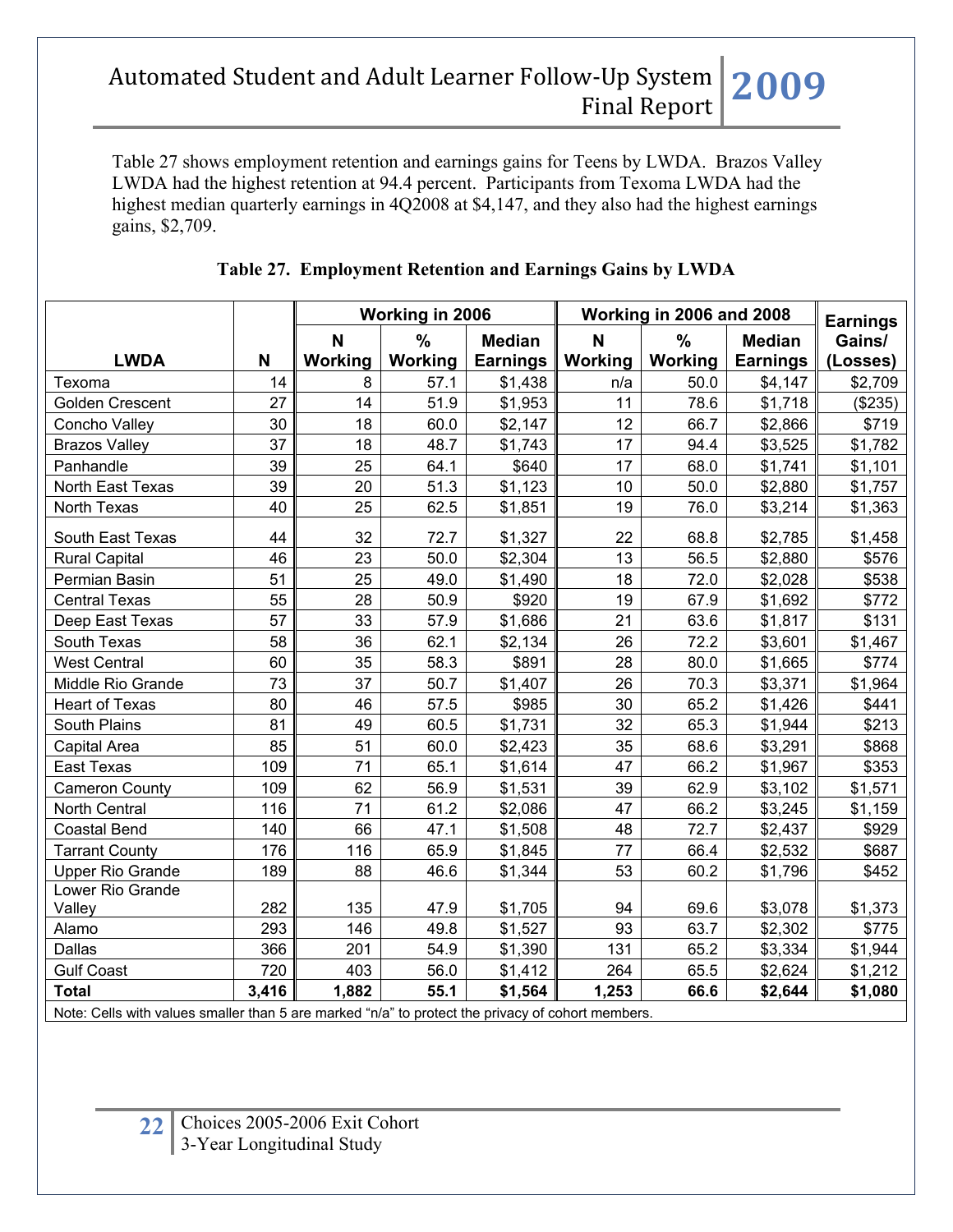Limited-Service Eating Places was the top industry sector of employment for Teen Choices participants working in both 4Q2006 and 4Q2008 (Table 28). Teen exiters working in the Gasoline Stations sector enjoyed the highest median quarterly earnings at \$3,378, followed by Business Support Services with \$3,167.

| <b>Industry of Employment</b>        | N<br><b>Working</b> | <b>Median</b><br><b>Earnings</b> | <b>NAICS</b><br>Code |
|--------------------------------------|---------------------|----------------------------------|----------------------|
| <b>Limited-Service Eating Places</b> | 183                 | \$1,692                          | 7222                 |
| <b>Employment Services</b>           | 100                 | \$1,843                          | 5613                 |
| <b>Other General Merchandise</b>     |                     |                                  |                      |
| <b>Stores</b>                        | 68                  | \$2,841                          | 4529                 |
| <b>Business Support Services</b>     | 60                  | \$3,167                          | 5614                 |
| <b>Full-Service Restaurants</b>      | 57                  | \$1,838                          | 7221                 |
| Home Health Care Services            | 56                  | \$1,292                          | 6216                 |
| <b>Nursing Care Facilities</b>       | 43                  | \$3,009                          | 6231                 |
| <b>Grocery Stores</b>                | 36                  | \$1,800                          | 4451                 |
| <b>Gasoline Stations</b>             | 29                  | \$3,378                          | 4471                 |
| <b>Child Day Care Services</b>       | 29                  | \$2,962                          | 6244                 |

#### **Table 28. Top 10 Industries of Employment for Teens Working in 4Q2006 and 4th Quarter 2008**